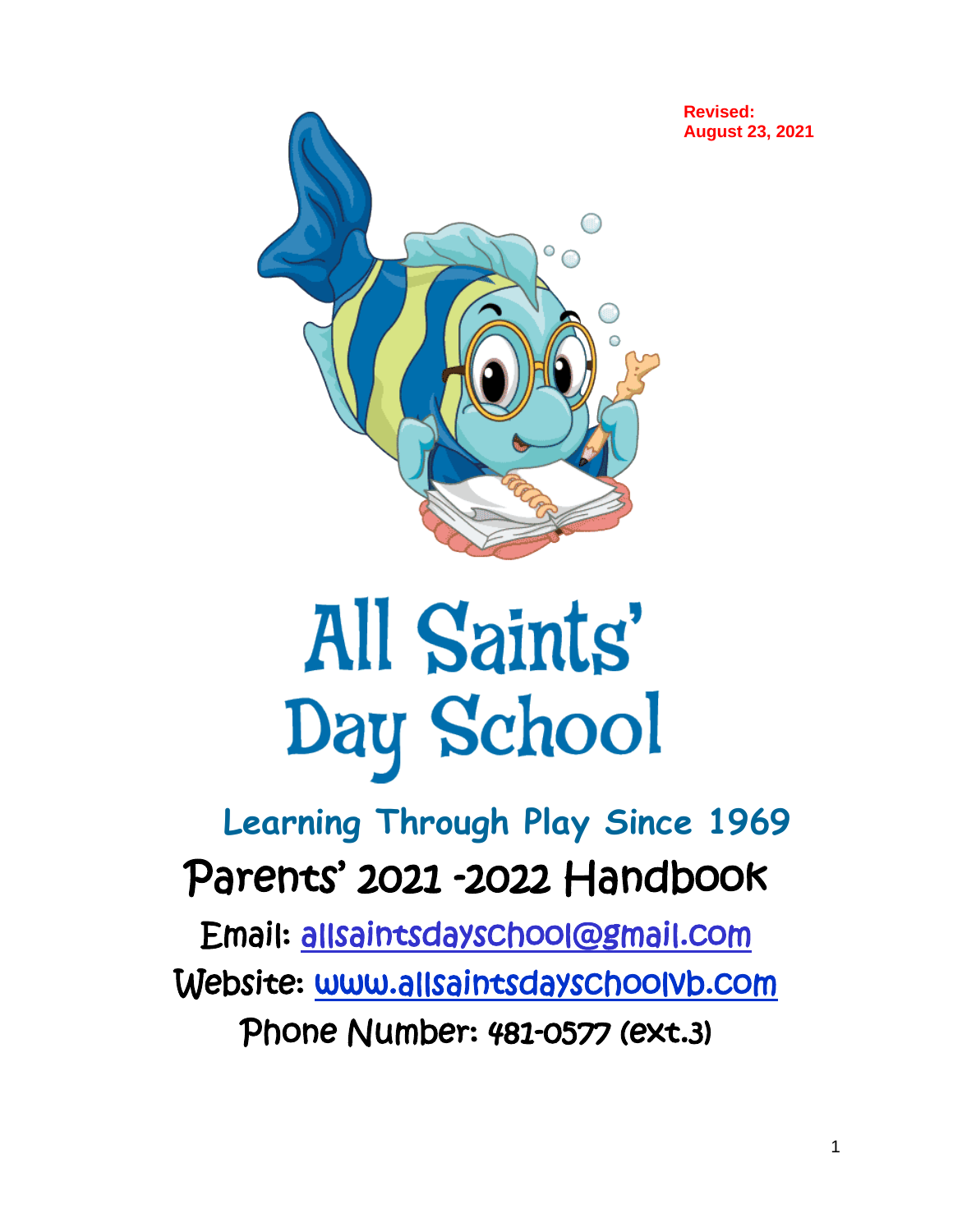#### Welcome!

We are delighted that your family has chosen All Saints' Day School to be your child's preschool. This booklet contains lots of vital information. Please refer to it throughout the year to help answer questions that arise. Topics have been listed in alphabetical order in our Table of Contents, beginning on page 3, for ease of reference. Please be aware that the page references on the web version might be slightly off from the PDF version. Your child's Teacher and the Director will happily assist you if you don't find what you need to know here.

## Our Philosophy at All Saints' Day School:

Our program focuses on the whole child: his or her physical, social, emotional, and cognitive being. This play-based philosophy reflects our belief that children learn best by being actively involved in their environments. We know that learning takes place when children can question, explore, and share information and ideas all while trying new activities in a safe, stimulating, and supportive environment. Our program at All Saints' provides children with the opportunity to develop such skills as cooperation, collaboration, problem-solving, expanded language and vocabulary, as well as basic reading, math, and science concepts. Our dedicated teachers lovingly guide them in this learning process by providing them with fresh and varied activities that will give them a solid foundation of skills on which to build their future "houses" of knowledge. This helps the children become more self-confident as they grow to see their own unique value and discover their capabilities.

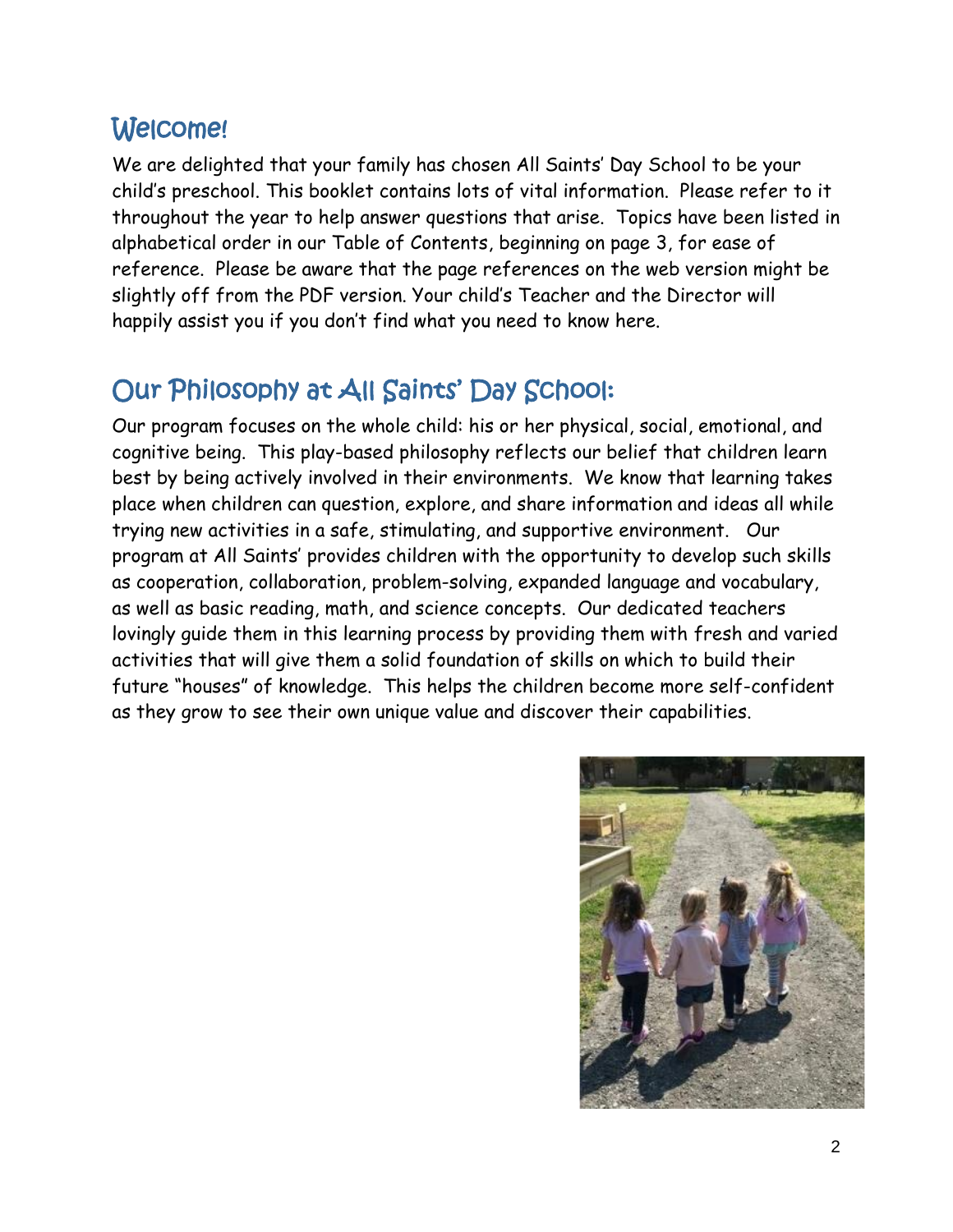#### Table of Contents:

| Topic                                       | Page           |
|---------------------------------------------|----------------|
| Welcome                                     | 2              |
| Our Philosophy at All Saints' Day School    | $\overline{2}$ |
| Table of Contents                           | $\mathbf{3}$   |
| Meet the All Saints' Day School Staff       | 5              |
| <b>School Hours</b>                         | 6              |
| "Adjusted" Weather Closings                 | 6              |
| Important Dates / School Closings           | 7              |
| Allergies / Emergency Action Plans          | 8              |
| Alternate Transportation                    | 8              |
| Arrival At and Departure From School        | 8              |
| Attendance                                  | 10             |
| Birthdays                                   | 10             |
| Capacity of ASDS                            | 11             |
| Changes in Information                      | 11             |
| Chapel                                      | 11             |
| Clothing and Shoes                          | 11             |
| Communication                               | 12             |
| <b>COVID-19 Closings</b>                    | 12             |
| <b>Disciplinary Policies and Procedures</b> | 13             |
| Dismissal from School                       | 13             |
| Field Trips                                 | 13             |
| Fundraisers                                 | 14             |
| Illness                                     | 15             |
| Insect Repellent / Sunscreen                | 16             |
| Insurance                                   | 16             |
| June Daze                                   | 16             |
| Late Pick-Up Fee                            | 16             |
| License                                     | 17             |
| Masks                                       | 17             |
| <b>Medical Emergencies</b>                  | 18             |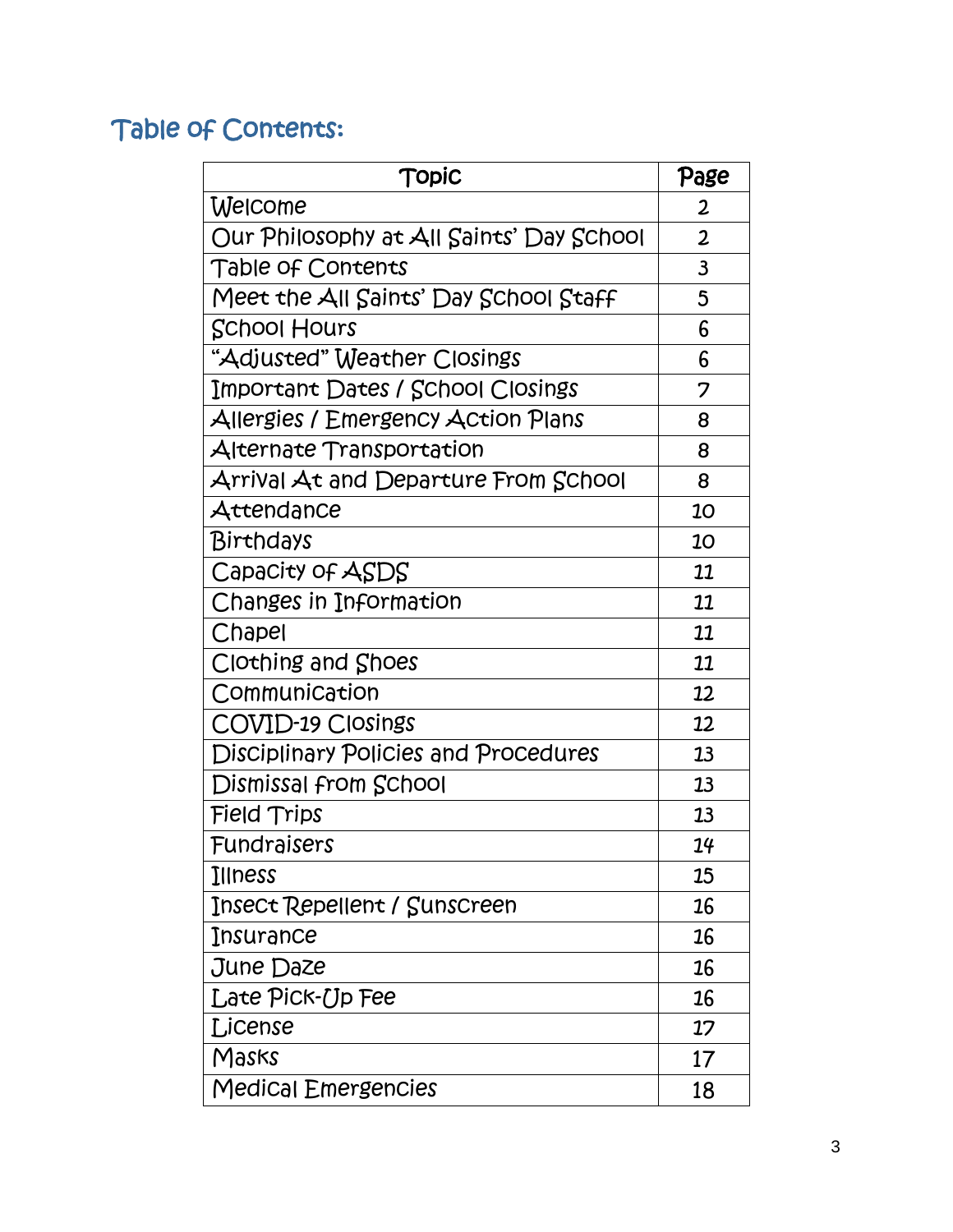| Parents As Partners                   | 18 |
|---------------------------------------|----|
| Parties                               | 19 |
| PATTCH                                | 19 |
| <b>Physical Facilities</b>            | 19 |
| Photo Permission                      | 20 |
| Playground                            | 20 |
| <b>Refunds</b>                        | 20 |
| Releasing Children From School        | 21 |
| Required Documentation for Enrollment | 21 |
| <b>School Hours</b>                   | 22 |
| <b>School Year</b>                    | 22 |
| Security                              | 22 |
| Security Cameras                      | 22 |
| <b>Shack Food Safety</b>              | 22 |
| Teacher : Child Ratio                 | 23 |
| Tuition                               | 23 |
| <b>Tuition Payment Options</b>        | 23 |
| <b>Tuition Table</b>                  | 24 |
| Website                               | 24 |
| Handbook Sign-Off                     | 25 |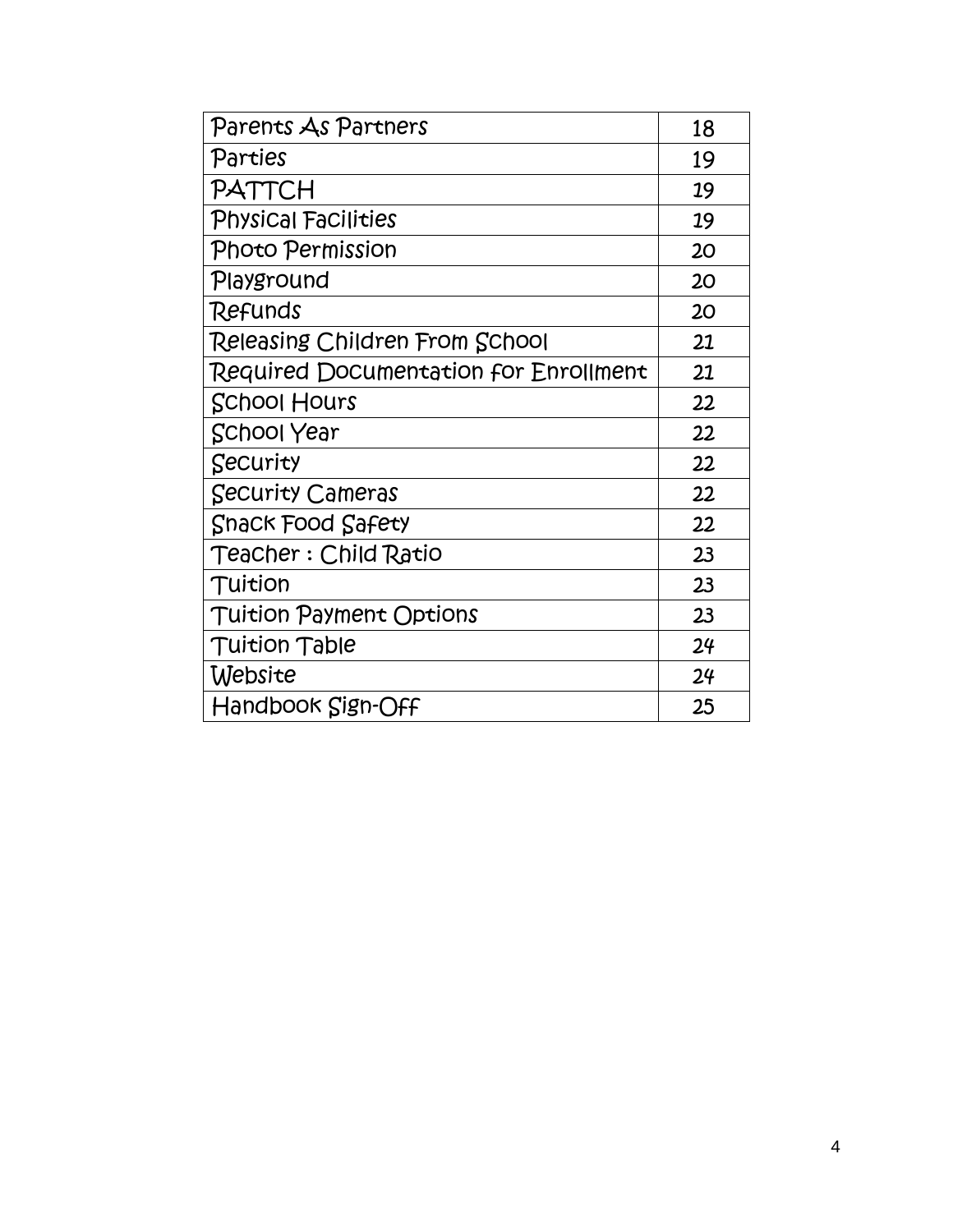## Meet the All Saints' Day School Staff:

| Dianne Islev-Petersen             | Director                                                              |
|-----------------------------------|-----------------------------------------------------------------------|
| Stefanie Jimenez<br>Patsy Johnson | Lead Teacher Sea Turtles (M-F)<br>Teacher Assistant Sea Turtles (M-F) |
| Sandra Bucklew                    | Lead Teacher Starfish (M-F)<br>Librarian (as scheduled)               |
| Beth Schubert                     | Teacher's Assistant Starfish (MWF)                                    |
| Terry Sherman                     | Teacher's Assistant Starfish (TTh)                                    |
| Susan Lambert                     | Lead Teacher Stingrays (M-F)                                          |
| Devin White                       | Teacher's Assistant Stingrays (M-F)                                   |
| Stephanie Smith<br>Leslie Drehoff | Lead Teacher Sea Otters Jr. K<br>Teacher's Assistant Sea Otters (M-F) |
| Claudia Moorad                    | Art/Music Teacher                                                     |
| Mercedes Pham                     | Spanish Teacher                                                       |
| Jess Glenn                        | KidFit Teacher                                                        |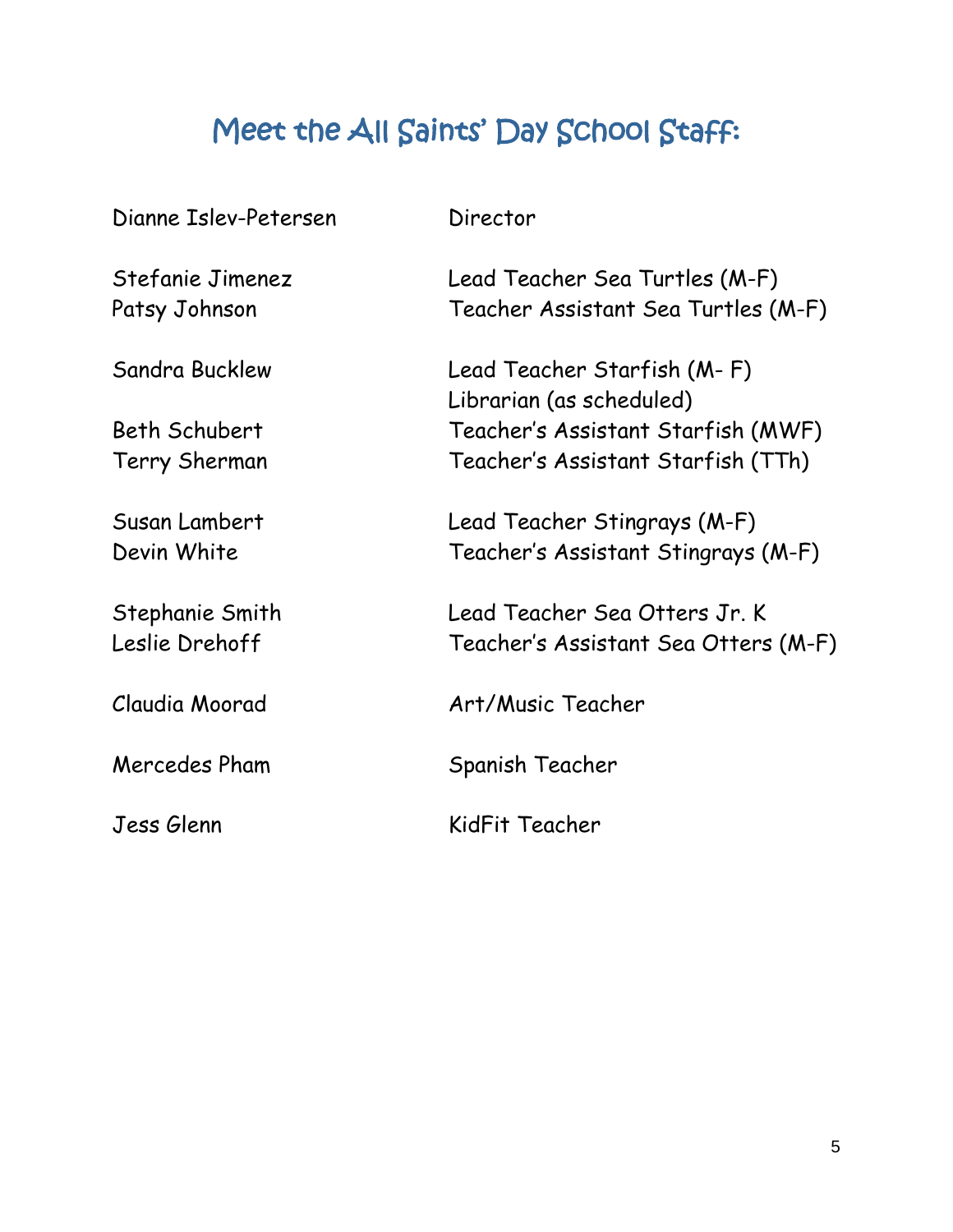## School Hours:

#### **School hours: 8:30 – 12:00 Monday through Friday**

Due to COVID-19 restrictions necessary for the safe operation of our school, we will be starting the school year with staggered drop-offs to allow for time to take temperatures and keep classes separated. There will be signs indicating where to stand while waiting for your child's class's time. If you are late you will need to wait until 8:45 for Dianne to take your child's temperature. Children cannot mix in with other classes.

Glass Door entrance: All Saints' Sign Entrance: 8:25: Stefanie's's Sea Turtles 8:20: Susan's Stingrays 8:30: Sandra's Starfish 8:25: Stephanie's Sea Otters

## "Adjusted" Weather Closings:

The City of Virginia Beach is geographically far-reaching and weather conditions in one part may differ greatly from weather conditions in another part. When the public schools are closed, it is because the entire school division must be considered as a single entity. Also, because the same school buses are used for elementary, middle, and high school runs, there is an impact on the timing of "the call to close" in order to make certain all students are safe.

Because our families come from a relatively small geographic area, we have a bit more flexibility. Therefore, in consultation with the church's Interim Rector, Fr. Tom Crittenden, and the Chair of the Day School Commission, Dr. Caryl Felty, there **MAY** be a time when we will make an on-site decision with regard to weather closures. SAFETY will ALWAYS be our first priority. Please do NOT phone us to inquire. We will notify you via e-mail, Facebook, and/or class text.

Most of the time when Virginia Beach City Public Schools (VBCPS) are closed for inclement weather, ASDS is also closed. If VBCPS has a **one** hour delayed opening, ASDS **WILL** open one hour late (9:30 am). **However, if VBCPS has a two or more hour delayed opening, ASDS is closed. ASDS does NOT make up days lost to inclement weather.**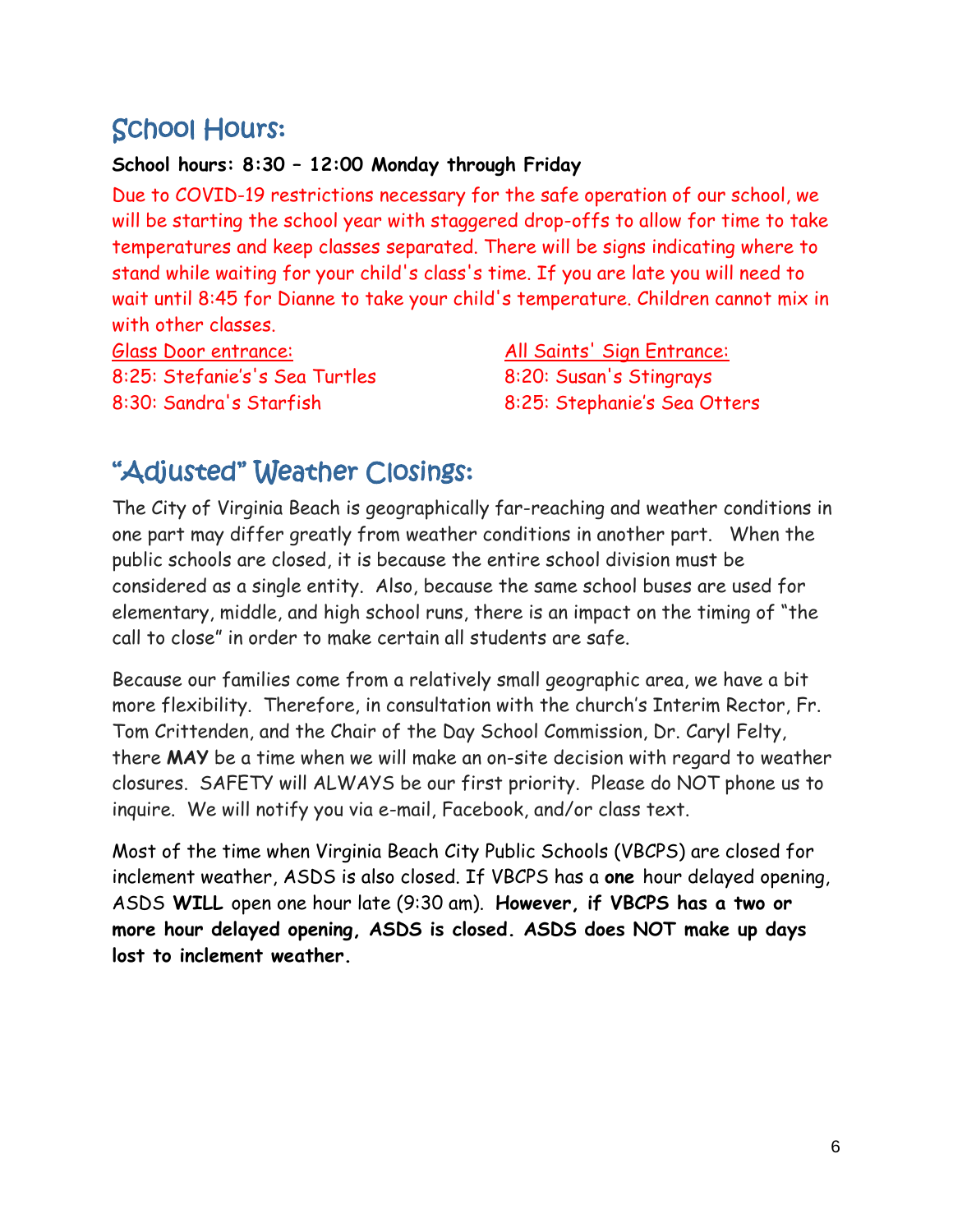## Important Dates/School Closings:

#### **Because ASDS places staff and student health and safety as its top priorities, some of these events and dates may need to be adjusted during the Covid-19 pandemic. We appreciate your patience and understanding.**

*\*Dates are tentative: please check monthly newsletter and emails for definite dates and times and additional events as the year progresses.*

| Tuesday, September 7 <sup>th</sup>                           | First Day of School<br>SEE PAGE 6 FOR DETAILED DROP-OFF<br>PROCEDURES GIVEN COVID-19 PRECAUTIONS. |  |
|--------------------------------------------------------------|---------------------------------------------------------------------------------------------------|--|
| Monday, October 18 <sup>th</sup>                             | <b>Staff Inservice Day:</b><br>ASDS closed to students                                            |  |
| Friday, October 29th                                         | Trunk-or-Treat during the school day                                                              |  |
| Tuesday, November 2nd                                        | <b>Election Day:</b><br>ASDS closed as we are a polling site                                      |  |
| Thursday, November 11 <sup>th</sup>                          | Veteran's Day: ASDS closed                                                                        |  |
| November 24 <sup>th</sup> - 26 <sup>th</sup>                 | Thanksgiving Holiday: ASDS closed                                                                 |  |
| Monday, November 29 <sup>th</sup>                            | ASDS reopens                                                                                      |  |
| Friday, December 17th                                        | Classroom Parties & Last Day of Classes                                                           |  |
| Monday, December 20 <sup>th</sup> -<br>Friday, December 31st | Christmas Holiday: ASDS closed                                                                    |  |
| Monday, January 3rd                                          | ASDS reopens                                                                                      |  |
| Monday, January 17th                                         | Martin Luther King Day: ASDS closed                                                               |  |
| Tuesday, February 1st                                        | Staff Inservice Day:<br>ASDS closed to students                                                   |  |
| Monday, February 21st                                        | Presidents' Day: ASDS closed                                                                      |  |
| Monday, March 14th                                           | Staff Inservice and Possible Parent/Teacher<br>Conference Day: ASDS closed to students            |  |
| Friday, April 11th<br>Friday, April 15 <sup>th</sup>         | Spring Break: ASDS closed                                                                         |  |
| Monday, April 18 <sup>th</sup>                               | School reopens                                                                                    |  |
| Friday, May 27th                                             | Last Day of School                                                                                |  |

Our calendar aligns closely to the Virginia Beach City Public Schools calendar.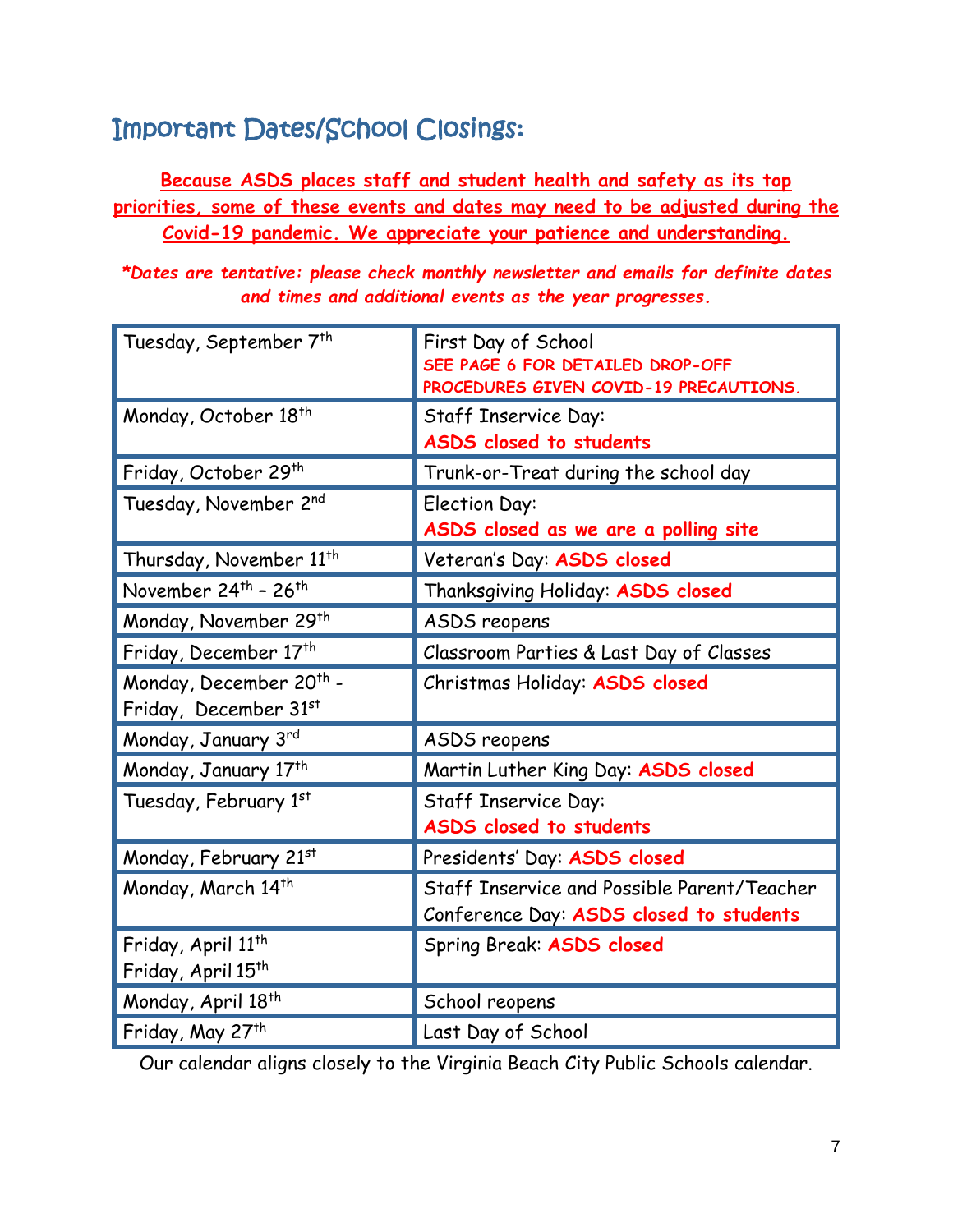## Allergies / Emergency Action Plans

If your child has an allergy (food, insect, etc.), it is imperative that you notify the school and especially your child's teacher. Allergic reactions must be physiciandocumented, and an "Emergency Action Plan" must be developed for your child. This plan must include, but is not limited to:

- A detailed description of items to which your child is allergic,
- Symptoms of your child's allergic reaction,
- Emergency interventions, and
- Emergency contact information.
- If an Epi-Pen™ is required it must be provided and kept on-site

Please see your Pediatrician for an Action Plan and submit it to our Director, Dianne.

#### Alternate Transportation:

Since the safety of your child(ren) is of the utmost concern to us, and communication is key to ensuring that everyone is on the same page, we ask that you complete an alternate transportation form if your child(ren) will be going home with someone other than a parent or person listed in our files as authorized to pick up you little one(s). The forms are available on-line or in the office. Please use one form per situation unless the occurrence is regular or ongoing such as "Every Wednesday" or "April  $1<sup>st</sup>$  through May  $15<sup>th</sup>$ ".

Every family will receive 2 color-coded signs for placement in the passenger window for each child attending ASDS. This sign must be displayed during pick up at the end of the school day. Please contact our Director, Dianne, if your family needs more than 2 or if the sign gets lost. These signs will help us to smoothly escort your children to their designated cars each day.

## Arrival at and Departure from School:

Due to the COVID-19 restrictions necessary for the safe operation of our school, additional precautions have been put in place surrounding your child's(ren's) arrival at and departure from school. They include:

Arrival at the onset of the school day:

.

- 1. Parents (or their designees) MUST wear a mask when dropping their chid(ren) off at school.
- 2. Parents will be dropping their children off at specified entrances and not be permitted in the building.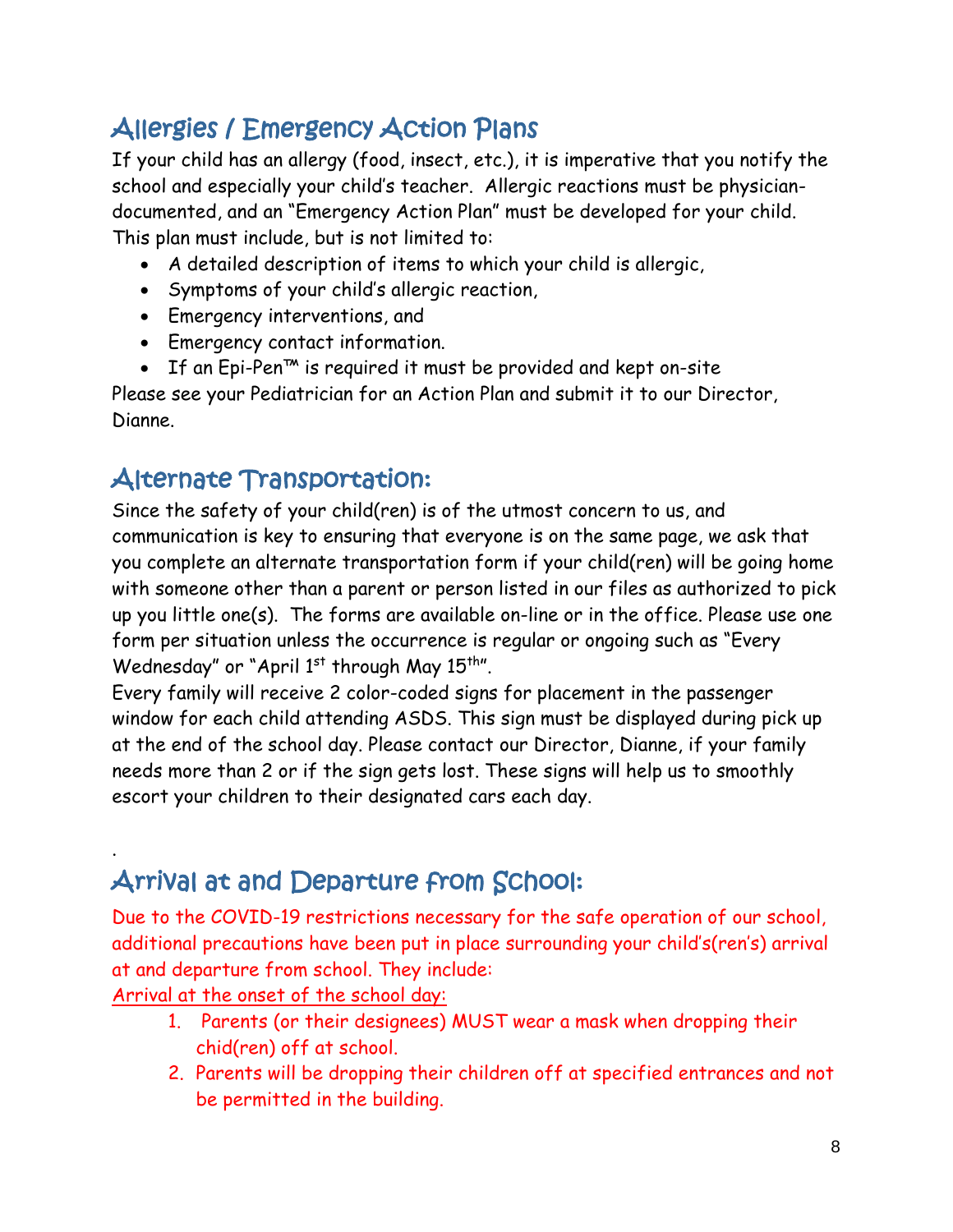- a. The Sea Turtles and Starfish will enter through the glass doors off of the main parking lot.
- b. The Stingrays, Sea Otters will enter through the main ASDS entrance off of the smaller upper lot.
- 3. Drop-Off times: We will be starting the school year with staggered dropoffs to allow for time to take temperatures and keep classes separated. There will be signs indicating where to stand while waiting for your child's class's time. If you are late you will need to wait until 8:45 for Dianne to take your child's temperature. Children cannot mix in with other classes.

8:25: Stefanie's Sea Turtles 8:25: Susan's Stingrays

Glass Door entrance: All Saints' Sign Entrance: 8:30: Sandra's Starfish 8:30: Stephanie's Sea Otters

- 4. The children's temperatures will be taken and must be below 100.4 (CDC Guidelines) before access is granted.
- 5. Children will be escorted by staff to the restroom to wash their hands.
- 6. They will then be escorted to their classrooms and will not mingle with students from other classes while in our care.
- 7. We also ask that all personal toys remain in the car or at home. We cannot guarantee that they can be protected and they can compromise our efforts to teach young children to share.

Departure at the close of the school day:

- 1. The pick-up procedures have also been altered. Bear to your left as you enter the church parking lot. As long as the weather permits, your children will be lined up by class along the sidewalk to the left of the church's mailbox. Each class will have a sign bearer so you will know the location of your child's/ren's class(es). The classes will be appropriately distanced from one another. Staff will assist you in getting your little ones into their car seats and their gear into your cars.
- 2. Parents (or their designees) MUST wear a mask for student pick-up.
- 3. Please place your laminated, color coded signs in the passenger window. There will be more than one sign if you have more than one child. You may request additional signage for grandparents, nannies or other designees.
- 4. Staff will escort your child to your car and place him/her in the back seat.
- 5. We are not permitted to buckle your child in, you are required to do that. Please feel free to pull forward into the lot to exit your car and do this so that the line can keep moving.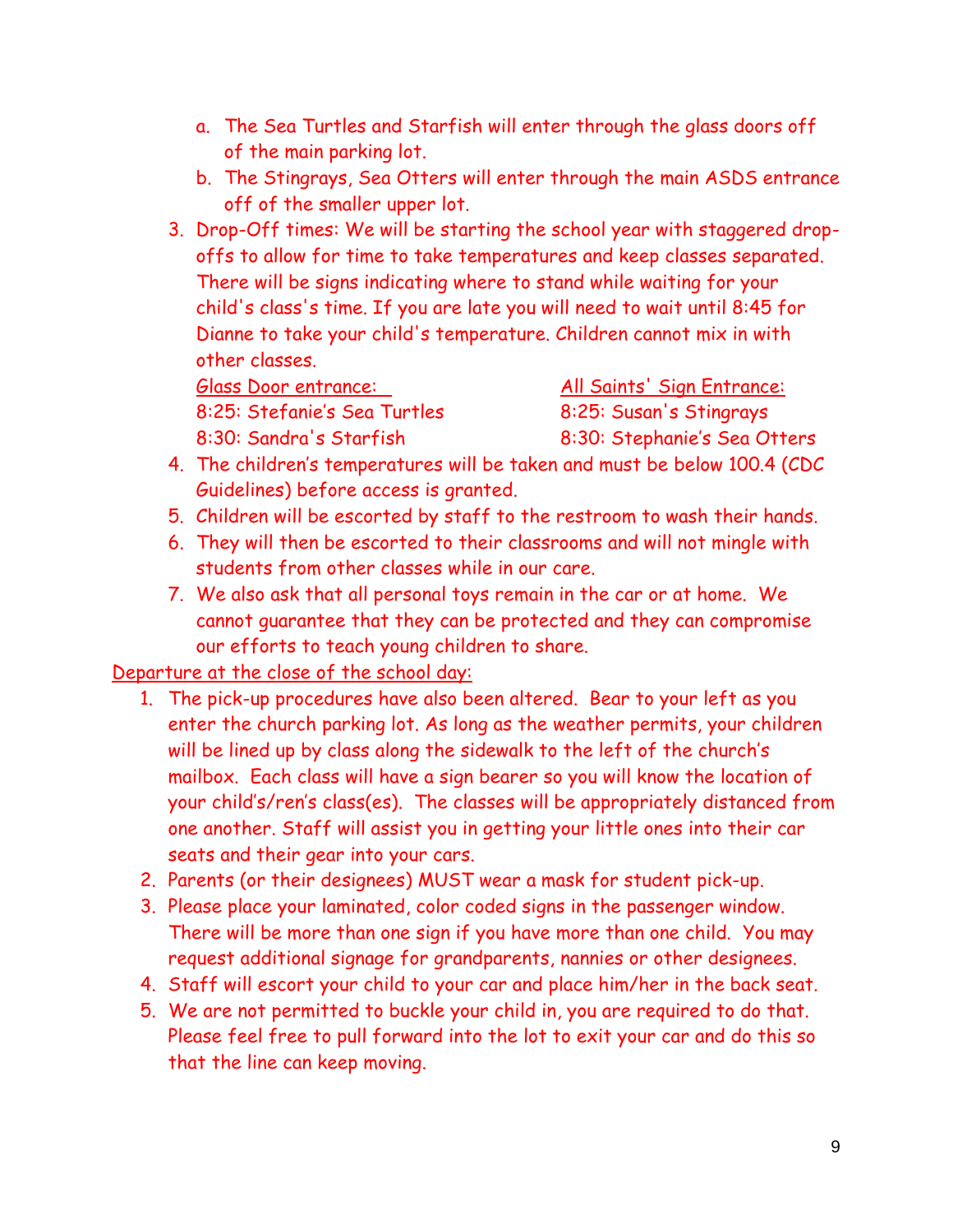- 6. You may not pass any cars in front of you when you are ready to go. For the safety of all, you must wait your turn.
- 7. Thank you for your compliance and patience and we protect ALL who are associated with our school.

We all look forward to the time when we can return to our former, well-established drop-off and pick up procedures. To refresh your memories, they are listed below:

- Our day begins at 8:30 am. Your timely drop off will help the transition from home to school so much more easily.
- Teachers will be using the time prior to 8:30 to prepare their classrooms for the day.
- Under no circumstances should a child be dropped off without adult supervision.
- Upon arrival at school each day, please have your child use the restroom and wash his/her hands before coming to the classroom.
- You are asked to place snacks and coats in your child's cubby before saying goodbye at the classroom door.
- We also ask that all personal toys remain in the car or at home. We cannot guarantee that they can be protected and they can compromise our efforts to teach young children to share.

## Attendance:

A child must attend school only on the days reserved for him or her. If there is a need to change those days, please contact the Director. We must be rigid about this as our religiously exempt status as a preschool dictates the student : teacher ratio and how many children we may serve daily.

#### Birthdays:

#### Please note that the procedures outlined below cannot he honored until we are free from COVID-19 restrictions.

We love the opportunity to celebrate your child's special day! Please feel free to bring a special snack for sharing with his/her class. Remember to see your child's teacher to discuss a date/time and check if any students in the class have food allergies. We ask that you understand that birthday invitations for off-site celebrations may only be distributed at school if everyone in the class is being included.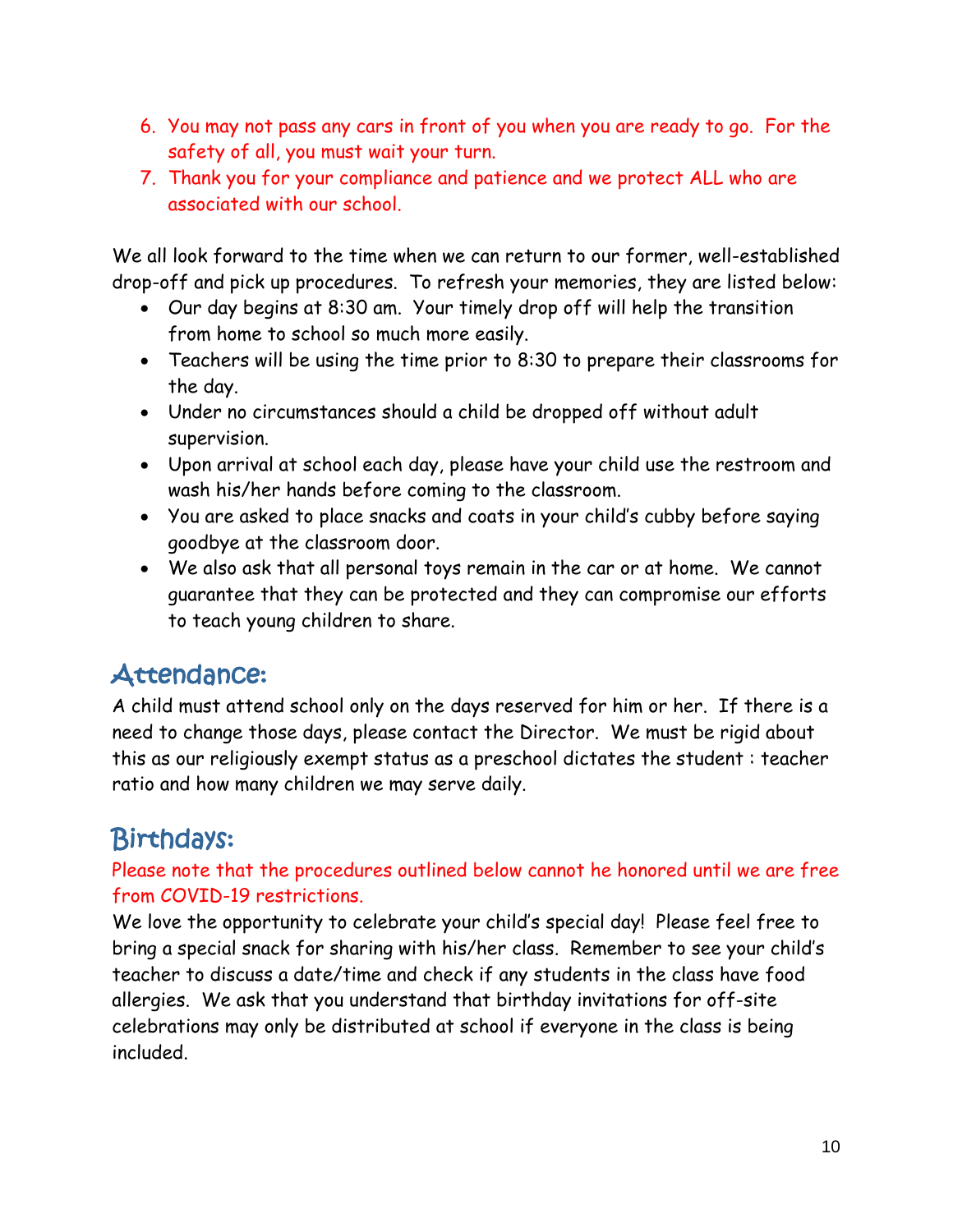## Capacity of ASDS:

Our exempt status permits the Day School a maximum of 80 students on any one day.

COVID-19 restrictions have reduced our capacity for the present.

## Changes in Information:

#### Address/Phone/Contact Information/Family Composition

Please notify ASDS immediately of any changes in the categories mentioned above. It is imperative that we have up-to-date contact information for all of our children. Also, any family changes that have the potential to affect your child's behavior and emotional well-being should be shared with the Director and your child's teachers. These include, but are not limited to: a deployment, a new sibling, loss of a pet or grandparent, a parent's surgery or "long-term" illness, etc. We can be of the most support when we are aware of what is happening at home.

#### Chapel:

Please note that COVID-19 restrictions prevent us from assembling as a school at this time. Preventing the co-mingling of students across classes is one of the practices that must be honored.

On Monday mornings, we begin our school day with a short chapel service in the nave of the church. During this service, your child may share a small change offering that will be donated to the SPCA at the end of the year. If you choose to have your child participate, please place the donation in a small zip-top bag.

#### Clothing and Shoes:

Please send your child to school in comfortable, washable clothing. We want your child to participate freely in all of the fun activities happening at school and not worry about messing up a fancy outfit. It is also helpful if the clothing is easy for your child to manage; especially for independence in the restroom. With this in mind, we ask that you avoid overalls, and please; no pants that are too difficult to snap/unsnap. Writing your child's name on any clothing that your child wears to school, particularly coats, jackets, and hats will help us match children to their belongings. Understand that even on cold days, we go outside so please send your child in weather appropriate attire.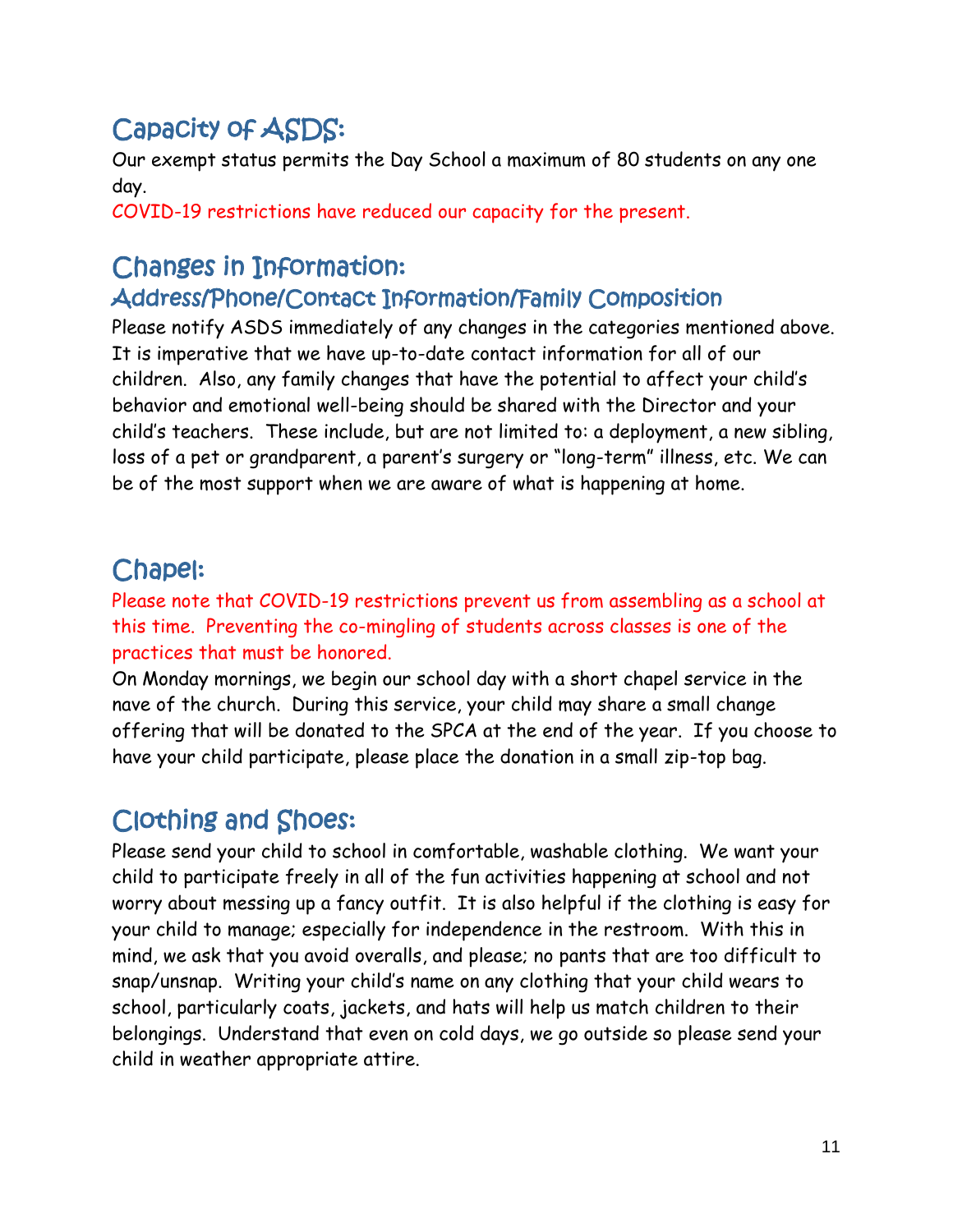Your child's safety is of extreme importance to all of us at ASDS so we ask that you refrain from sending your child to school wearing flip-flops, crocs, sandals, dress, or backless shoes. Sneakers with socks are the best choice for all our students**.**

#### Communication:

Please take the time to e-mail us at **allsaintsdayschool@gmail.com** so that we can add you to our e-mail group and have an accurate means of contacting you with updates and information. Including your child's name and teacher's name will help us update our database. We also communicate via text. This is especially true of our teachers who frequently send pictures or wish to communicate with a parent or the all parents in the class. So please make sure we have up-to-date cell numbers as well. Electronic communication is more efficient, time-sensitive, and better for the environment.

#### COVID-19 Closings:

Consistent with COVID-19 requirements, the following procedures are in place with regard to class or school closings:

- All staff and ASDS parents must let us know if they or anyone in their household has come in contact with someone testing positive for COVID-19.
- Our first legal step is to notify the Health Department for guidance. Although the guidance of the Health Department may be more restrictive, the Plan of Action in place at ASDS is outlined below.
- Should a household member of a staff member, or someone with whom a staff member has come in contact, test positive of COVID-19:
	- Our first step is to notify the Health Department
	- The parents of the children in her class will be notified immediately.
	- If the Health Department requires it, the class will be closed for a twoweek period, spanning 14 calendar days.
	- The staff member and members of her household will be tested and must have a negative reading before returning to school and the reopening of the class.
- Should a household member of a student, or someone with whom the student has come in contact, test positive for COVID-19:
	- Our first step is to notify the Health Department.
	- The parents of the children in the student's and the class(es) of the student's siblings will be notified immediately.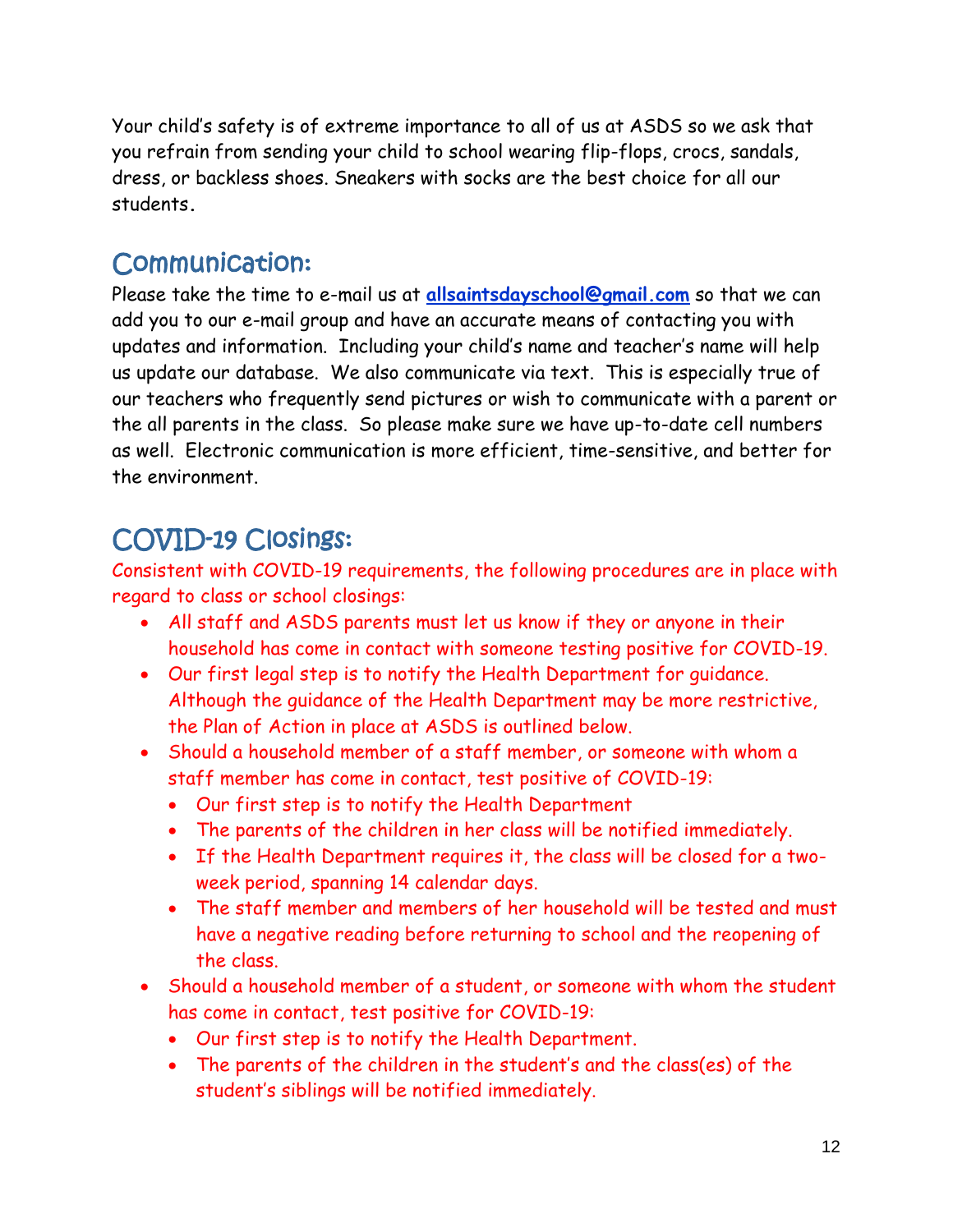- The affected class(es) will be closed for a two-week period, spanning 14 calendar days.
- If the Health Department requires it, the affected household members, student(s), and staff members will be tested and must have negative readings before returning to school and the reopening of the class(es).
- HIPPA prohibits us from disclosing the name(s) of those who test positive for COVID.
- Should a government agency or church authority (ie: US, Virginia, Virginia Beach, CDC, Health Department, Episcopal Diocese of Southern Virginia) order that the Day School be closed for a COVID-19 related situation, all families will be notified immediately, and the on-line learning protocol established in the Spring of 2020 will be re-established within 5 working days.
- See Refunds on page 21.

#### Disciplinary Policies and Procedures:

All students enrolled in the Day School are treated with respect. No child will be subjected to physical punishment, verbal abuse, or any disciplinary measure that deprives him/her of the right to feel safe and secure.

## Dismissal from School:

The Director of the Day School reserves the right to dismiss a child from school when:

- The child's continued presence in the school is detrimental or dangerous to the other children,
- The child's conduct continually interferes with the progress of the class.

#### Field Trips:

Please note that COVID-19 restrictions prevent us from taking field trips at this time. Using parent volunteers as chaperones and drivers does not fall within the permissible practices designed to protect our students and staff.

Parents will be notified of the time, place, date, cost, and activity with regard to any field trips that are planned. The parents will need to sign a permission slip granting the child permission to take the trip. The teachers will seek parents to volunteer to transport our children on the field trips. The drivers will need to show proof of a valid driver's license, as well as the necessary car and liability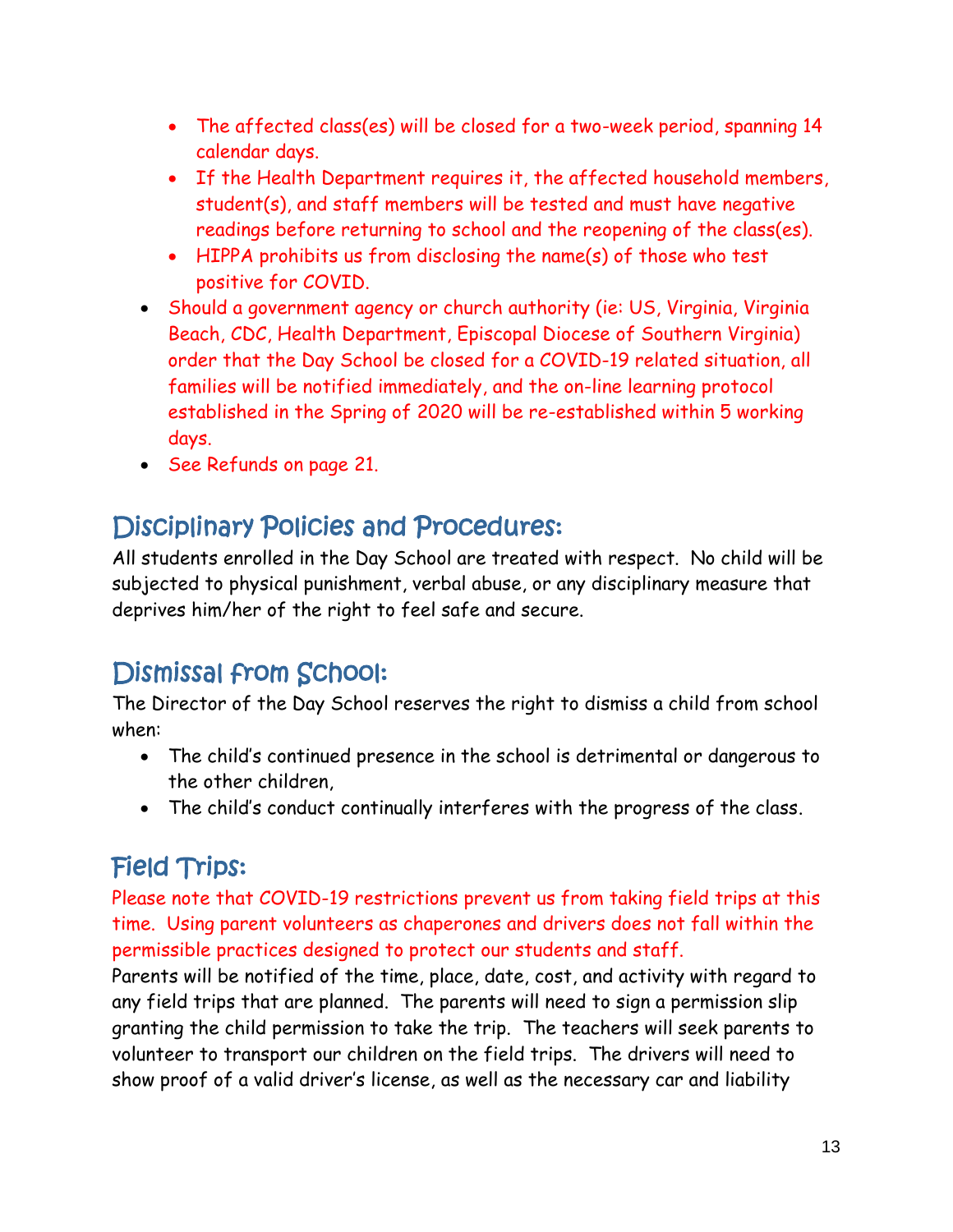insurances. For travel, children must be buckled into appropriately secured car seats.

#### Fundraisers:

We are fortunate that our local community, as well as our community at large, value and are willing to support us through their community involvement programs.

#### **AmazonSmile:**

All Saints' Day School has been accepted by AmazonSmile to benefit from their charitable donation program! AmazonSmile is a simple and automatic way for you to support your favorite charitable organization every time you shop, at no cost to you. When you shop at [smile.amazon.com](http://smile.amazon.com/), you'll find the exact same low prices, vast selection and convenient shopping experience as Amazon.com, with the added bonus that Amazon will donate 0.5% of the purchase price to your AmazonSmile-eligible purchases to All Saints' Day School! Your enrollment in this program in no way affects your Amazon Prime status. Please see the end of this newsletter for an FAQ on how to register us a beneficiary and how to shop through Amazon Smile!

#### **Harris Teeter:**

Your VIC Card/Fob may now be easily linked to All Saints' Day School in order to earn valuable points for our school. Ask any cashier to do it for you the next time you're in the Harris Teeter check-out line. **Then remember to use your card/fob.** Harris Teeter points convert to CA\$H for our school!

#### **Kroger:**

The Kroger Family of Stores is committed to bringing hope and help to local communities. They do this through a variety of activities, including charitable giving, sponsorships and the unique Community Rewards Program of Kroger. They are also committed to carefully protecting our customers' personal information. In order to meet our expectation of privacy, they have adopted a simple policy to never share a customer's personal information. Their privacy policy applies to Community Rewards participation as well. As one of our neighborhood food retailers, they deeply value our ability to support local organizations like ASDS. Our supporters have enabled us to earn hundreds of dollars in CA\$H! It doesn't even affect your gas credits! We have learned that if you shop at more than one Kroger, your need to register your card at the Customer Service desk at each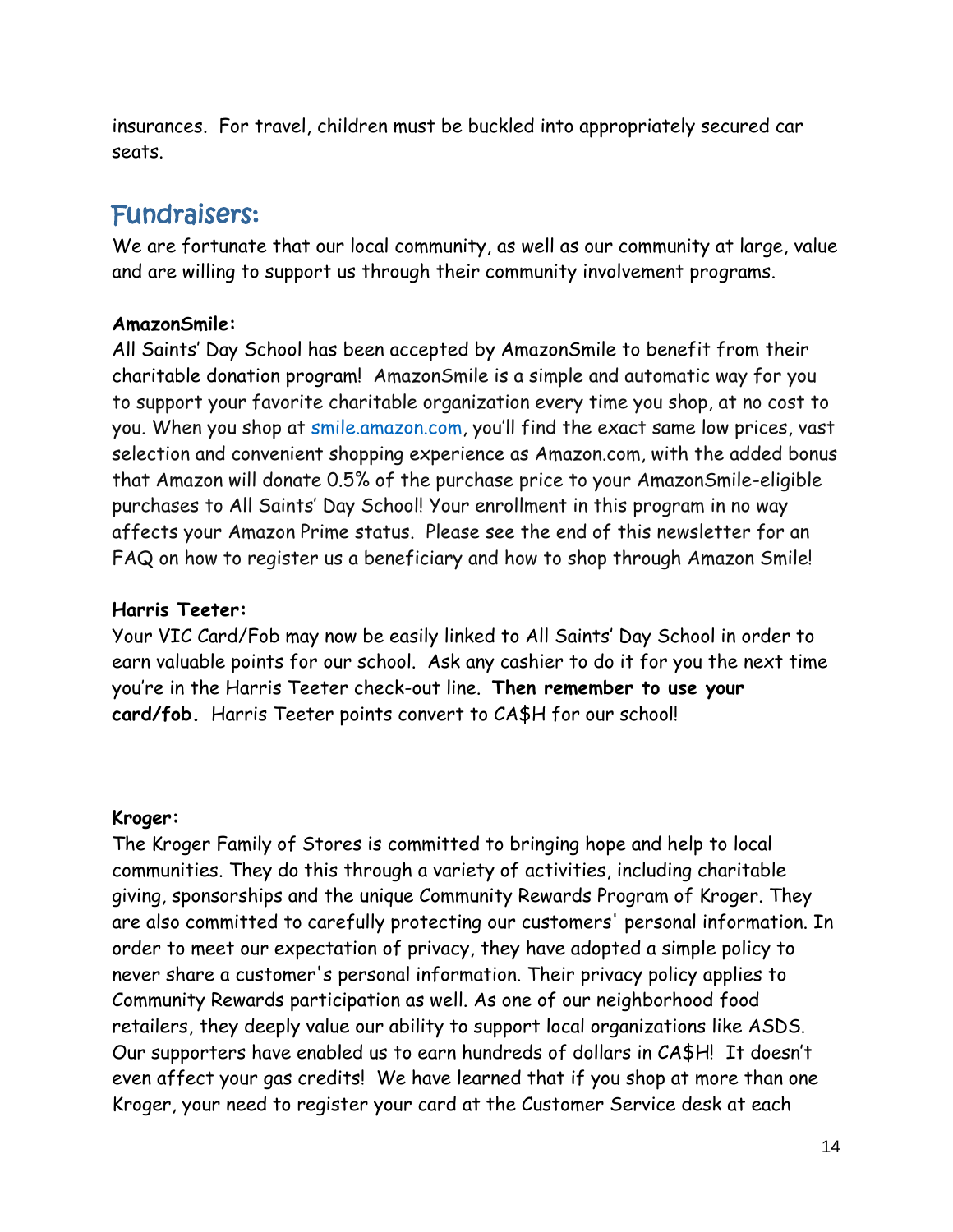store AFTER you have registered with your primary store on-line. Visit [krogercommunityrewards.com](http://krogercommunityrewards.com/) with your Kroger Plus card handy. Enter our new NPO number WB348 or All Saints' Day School and click to confirm. **Look for an annual e-mail from Kroger that will remind you of the necessity to renew the relationship!**

#### Illness:

It is required by the Virginia Department of Social Services that our Day School implement procedures for a simple daily health screening to ensure that children with fevers, colored nasal discharge, and/or other signs of illness do not attend school. This is to protect your child and his/her classmates. Should your child become ill while at school, we will call and ask that you come and pick him/her up as soon as possible. The exception is emergency treatments such as an EpiPen™ or rescue inhaler. Please make certain that the Day School has any such intervention medication. Along with a current physician's order for its use. Under these circumstances, an "Emergency Action Plan" must be developed. See "Allergies" above.

In signing our "COVID-19 Disclosure and Waiver of Liability", you have agreed that *"… you and your child(ren) will not participate in any ASDS activities in person, including school attendance, if you have or have had any symptoms of COVID-19, or know or suspect that you have been in contact with any person with COVID-19 or the symptoms of COVID-19, unless and until you have been deemed to have passed the time period for being at risk for contracting and spreading COVID-19 per physician and CDC guidance."*

A child may not attend school if:

- s/he has a fever of 100.4 degrees or more OR has had a fever of 100.4 degrees or more within the previous 24 hours. The child must be fever free, unmedicated, for 24 hours before returning to school.
- s/he has diarrhea, nausea, vomiting, an unidentified rash, sore throat, colored discharge from the nose or eyes, constant cough, head lice, scabies, or untreated ringworm.
- s/he has chicken pox. Needs to be excluded from school for six days or longer. All vesicles must be dry.
- s/he has conjunctivitis (pinkeye). Students may not attend school if there is a discharge in the morning.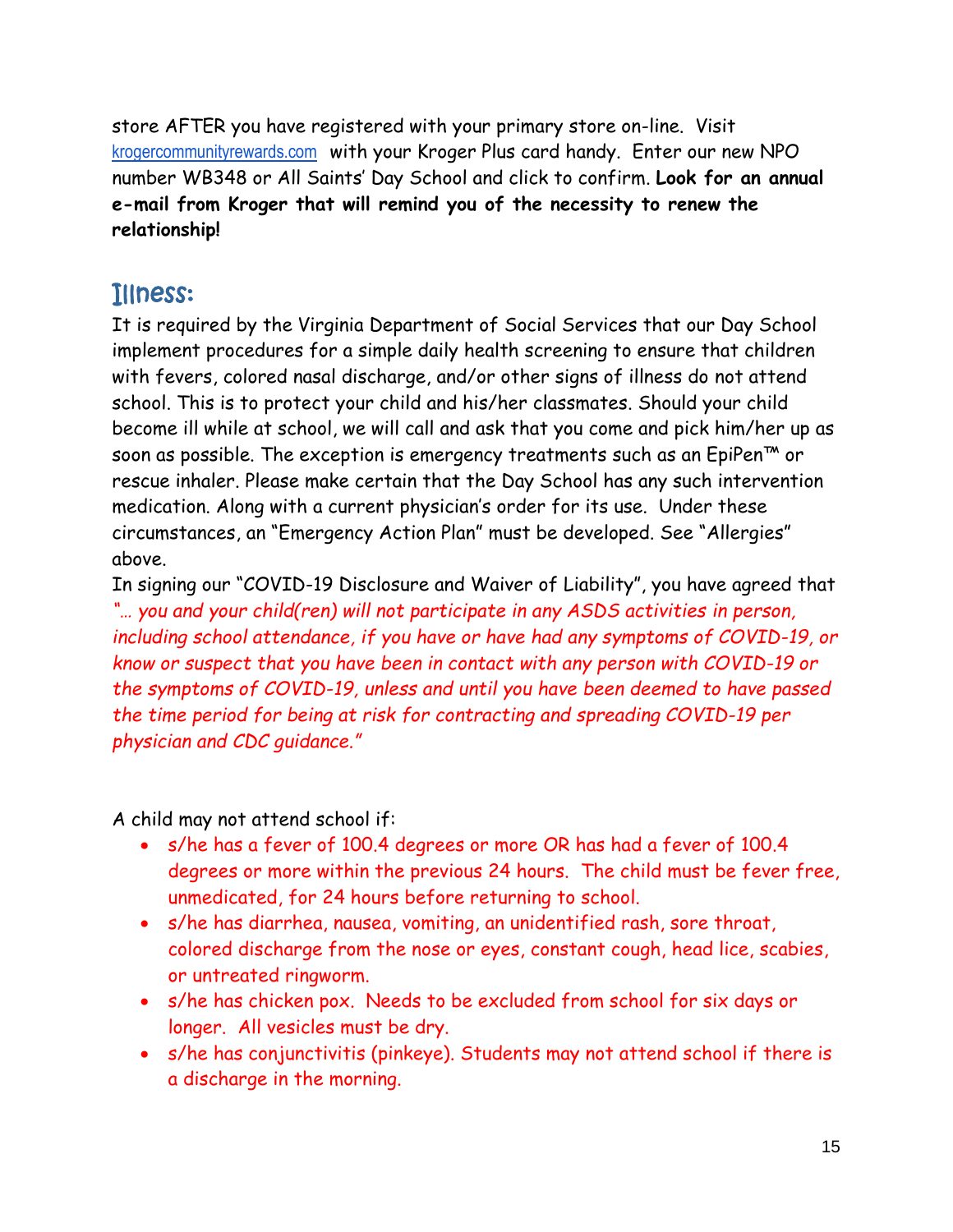• s/he has streptococcal pharyngitis (strep throat). Students may return to school after they have been on an antibiotic for twenty-four hours and are without fever.

Because illness-causing germs are very easily spread through touch, we teach the children to cough or sneeze into their cocked elbow. We also ask that each child's hands are washed prior to entering the classroom each day. Throughout the school day the children will have opportunities to wash their hands which include, but are not limited to, after the use of the restroom and prior to snack.

#### Insect Repellent / Sunscreen:

The staff is not permitted to apply insect repellant or sunscreen to the children. If you feel your child needs these precautions, please apply them prior to drop-off.

#### Insurance:

All Saints' Day School carries supplemental accident insurance for children and staff, as well as public liability insurance.

#### June DAZE:

June DAZE provides our parents the opportunity to extend the "school year" for their children by three weeks. The atmosphere is camp-like with each of the three weeks having a separate theme. Each week may be registered for separately. Registration and payment occur in advance. June DAZE runs for the three-week period immediately following the close of school. Sessions are held daily except for the Memorial Day Holiday. Participating in the full three-week experience will enable your preschoolers' "school year" to more closely mirror the length of the public schools' academic year.

June DAZE was offered off-campus by Jess in 2021. COVID Restrictions prohibited us from hosting the program as a school. A decision will be made later in the year concerning our June 2022 options.

#### Late Pick-Up Fee**:**

It you are late picking up your child from school, a fee of \$15.00 per child for every fifteen minutes or any increment thereof is charged after one written warning. This fee is due no later than the day after the late pick-up occurs and can be made in cash or via check payable to ASDS. If the school has been closed for one hour, and we have been unable to reach you or your emergency contact(s),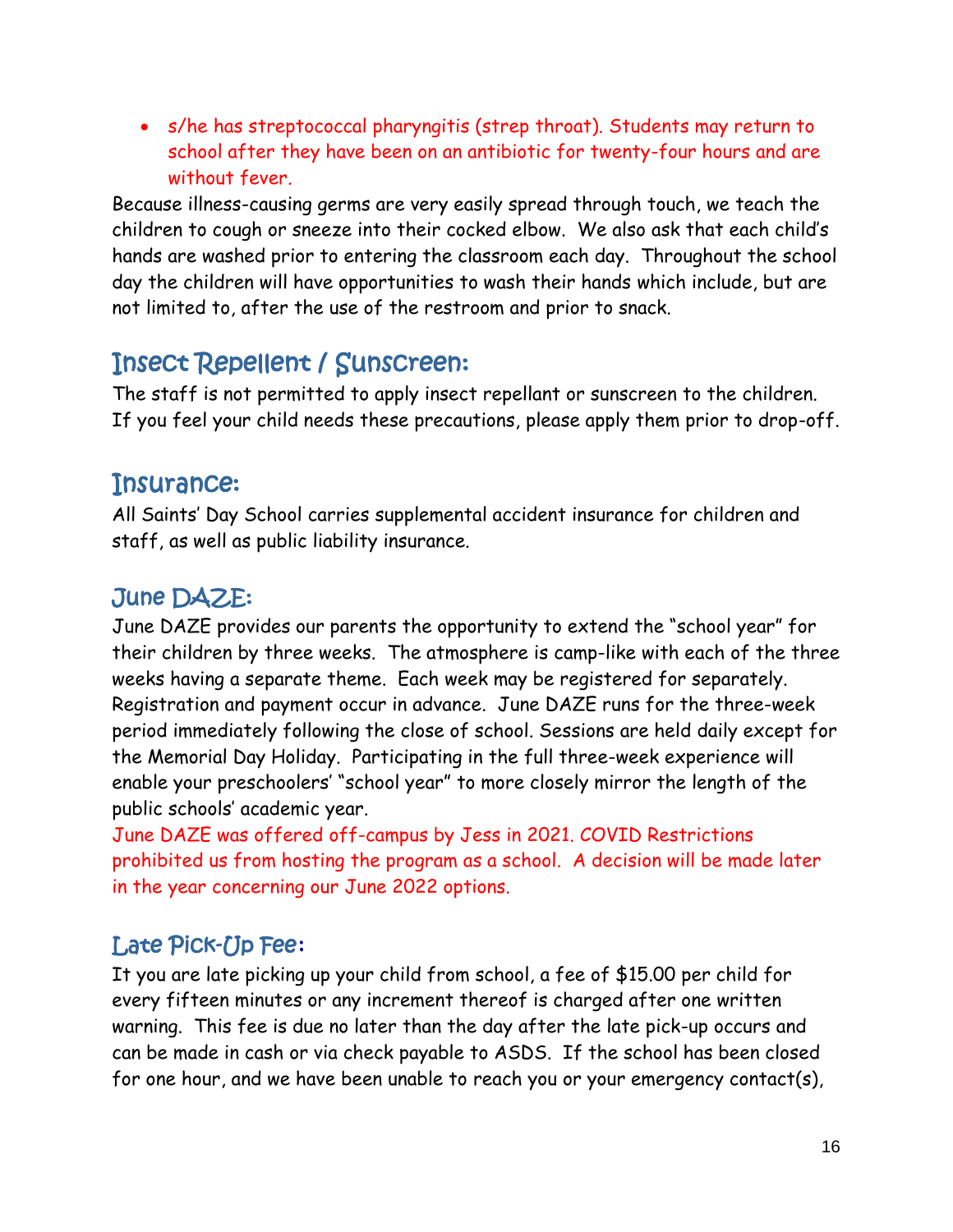we will contact the police in an effort to determine that you are safe and begin the process of making arrangements for your child's well-being.

## License:

For licensing purposes, All Saints' Day School is classified as "religiously exempt" by the Commonwealth of Virginia. In order to operate under this status, we must file required documentation each year in February. More information is available at:<http://www.dss.virginia.gov/facility/childcare/unlicensed/recdc/> Here are a few of the requirements:

- Passing grade from the annual VB Health Department Inspection,
- Passing grade from the annual VB Fire Department Inspection,
- Certification by a practicing physician that each staff member is free from any disability which would prevent him/her from caring for children,
- Evidence of state-approved teacher: student ratios in the classrooms,
- Statement, signed by the Rector of All Saints' Episcopal Church, that we are in compliance with all written requirements,
- Background checks on all employees,
- Appropriate playground equipment and fall zone material,
- This handbook,
- On-going professional development for the staff (16 hours per school year),
- CPR, First Aid, and Medication Administration training.

Additionally, all of our staff carries the church-required certification for "Creating Safe Churches" which addresses sexual responsibility and child abuse and neglect recognition and the reporting mandate.

#### Masks:

The CDC is now recommending masks for children over two years of age. As of the release of this handbook, it is a CDC RECOMMENDATION. Given that it is not a MANDATE, we have a little leeway for discretion. Our Director, Dianne, will keep you posted should the policy change.

Therefore:

- Adults are to wear masks on the Church property at all times.
- Children may wear masks at their parents' discretion.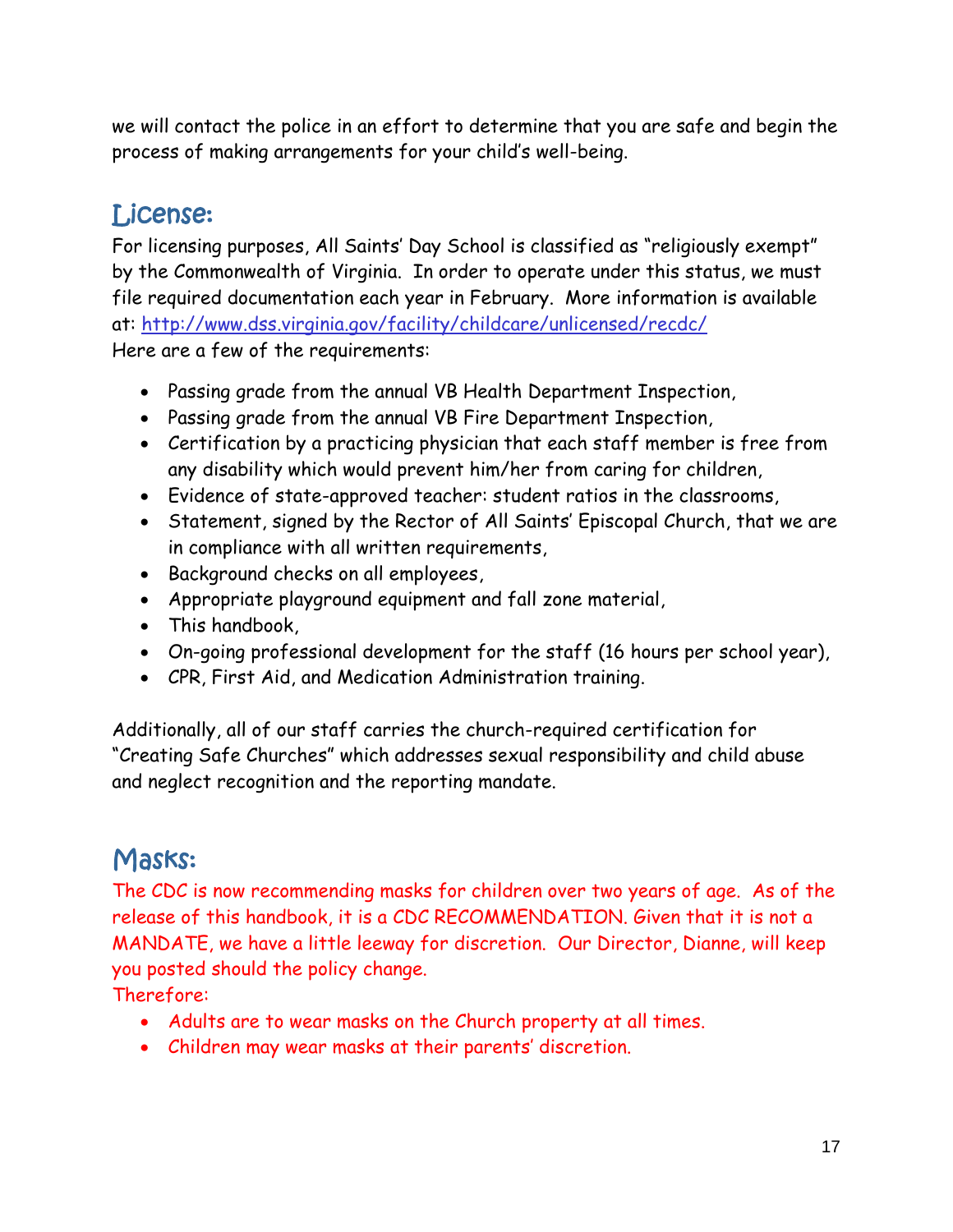• The teachers in the Sea Otters respectfully request that their students have a mask that can be worn when teachers are working 1:1 in close proximity to their students' faces.

#### Medical Emergencies:

In case of a medical emergency, parents (or if unreachable, their designated emergency contact) will be notified immediately. In life-threatening situations, 911 will be called prior to contacting the parent(s). If it is necessary to transport your child, the Director or his/her teacher will accompany your child in the ambulance to the nearest hospital.

#### Parents As Partners:

As parents, you have the unique role of making sure your child is prepared for school each day. In this way, you are key partners, with us, as we ensure that every day at ASDS is a meaningful day carrying positive experiences and memories.

- If there are times when your child hasn't slept well or didn't eat breakfast, if there has been an unusually joyful or upsetting event, or if s/he hasn't been feeling well, please let us know so that we can be mindful of your child's special needs as we guide him/her through the day.
- We ask that you make certain that your child's cubby has a full change of weather-appropriate clothing complete with his/her name or initials.
- A nutritious lunch packed in containers s/he can open independently, will not only help your child feel more independent, it will ensure that s/he has the nutritional foundation for a day of learning through play.
- Children may bring lunch boxes containing a snack and beverage for their scheduled snack time. We are asking that no backpacks be brought to school.
- We go outside nearly every day! Weather (and play)-appropriate clothing will give your child the freedom to enjoy him/herself without discomfort or fear of ruining something special. COVID-19 Restrictions mean that your child's class will be assigned playground time so that classes are not comingling.
- Arriving on time for drop-off and pick-up teaches your children the importance of school, punctuality, and respect for others and their time. Even children who have not yet developed a "sense of time" pick up on cues and know when they are late or the last ones at school. These messages affect their developing sense of belonging and security as they lay the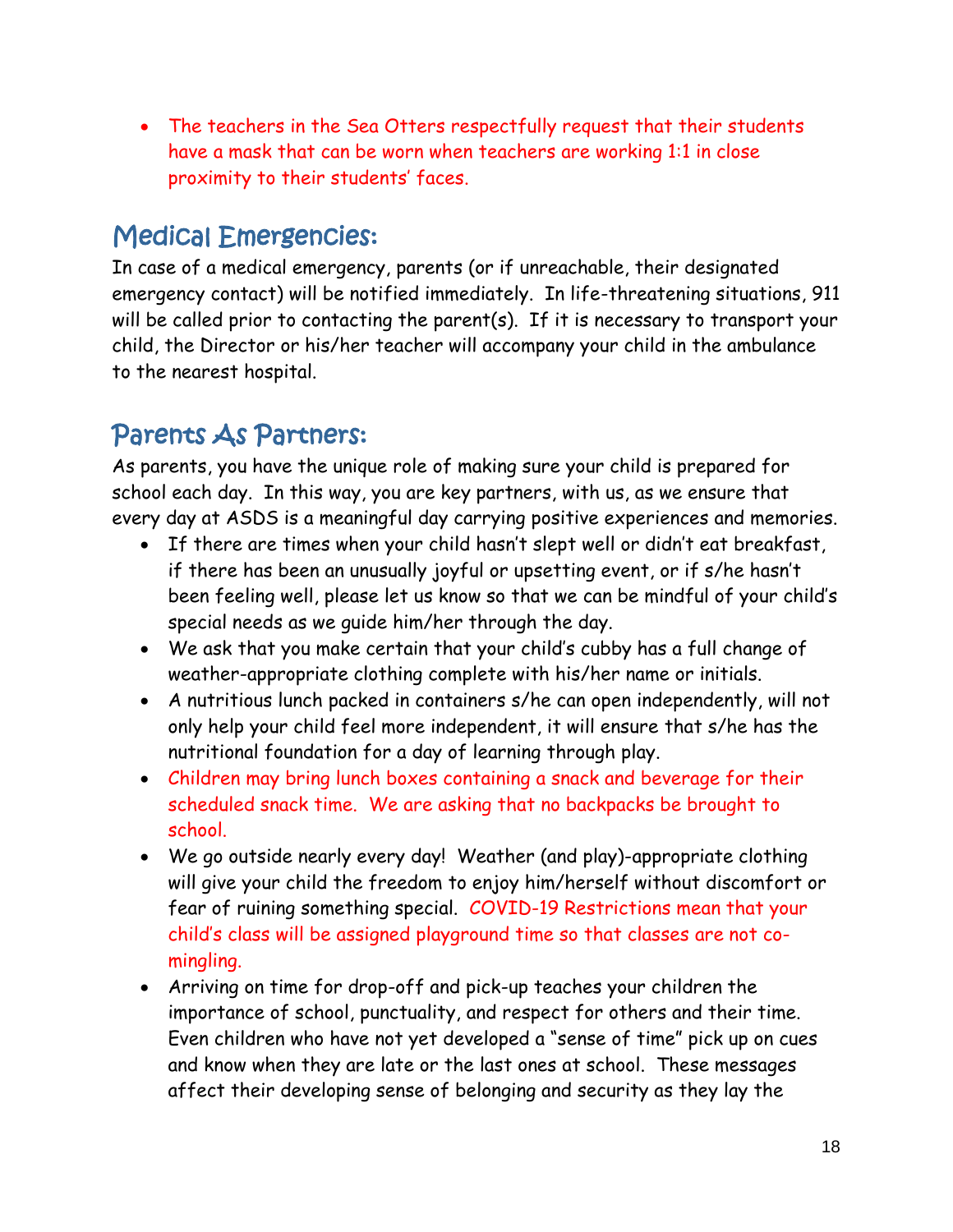foundation for habits critical to success later in life. Because of processes put in place due to COVID-19, if you miss your drop-off time, you will need o wait until 8:45 to bring your child in, and you must see our Director, Dianne.

• Illness has been addressed earlier in this handbook. Please refer to the section on page 14 for details.

Finally, as our partners, we ask that you do what you can to make our school a better place. If you have skills to lend (ie: carpentry, gardening, leadership, etc.), or a passion to share with the children (science, art, music, knitting, etc.) please let us know. We appreciate all of the support our community has to offer! Your passion can inspire a child to do great things if his/her eyes are opened to the possibility.

#### Parties:

We enjoy parties at All Saints'.  $\odot$  Throughout the year we will offer many opportunities to celebrate. Your child's teacher will let you know about any celebrations happening in the classroom.

COVID-19 restrictions will be affecting the nature of our celebrations.

#### PATTCH (Parents and Teachers Together for Children):

PATTCH is our parent/teacher organization. It is through PATTCH that you will have the opportunity to get involved in the many activities happening at All Saints' Day School. Signups for the committees that make up PATTCH will be Emailed during the first few weeks of school.

#### Physical Facilities:

All Saints' Episcopal Church houses the All Saints' Day School. There are several office areas within the church facility, but only one is used by the Day School. Baines Hall is the large church social hall which we use for special events and indoor play when the weather prohibits us from going outside. It contains the kitchen, which the teachers use for classroom cooking activities. The Day School also uses the main church worship area (nave) for Monday morning chapel activities. COVID-19 restrictions prevent the use of these spaces at this time. Five classrooms are assigned to the Day School. We also have multiple storage areas and two sets of restrooms. The church has city water and sewer. We are equipped with a commercial fire alarm system monitored by Hillier Systems, as well as a security camera system monitored in the Day School Office. One practice fire drill is held each month during which the building is evacuated. Because we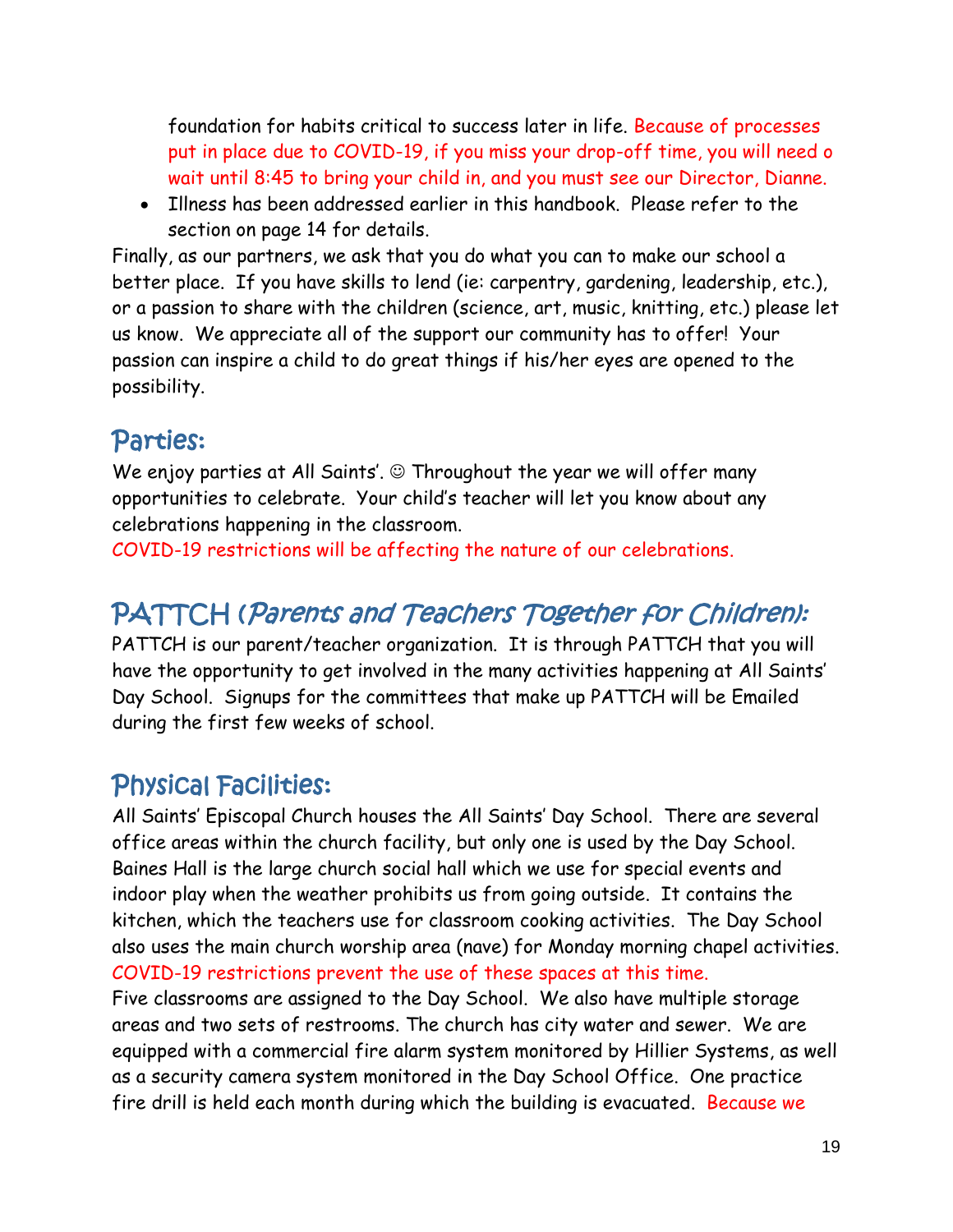cannot mix classes under COVID-19, a schoolwide fire drill using the actual alarm will not take place. Teachers will teach their children how to exit the building in a quick, safe, and orderly manner using age-appropriate strategies.

#### Photo Permission:

Written parent permission is required for children's pictures to be used on our web page, in our newsletters, and/or within school. This permission form is included in the All Saints' Day School Student Information Packet.

#### Playground:

Our fenced playground is located on the northwest corner of the property. Consistent with COVID-19 restrictions, times for classes to use the playground during the school day will be assigned in order to avoid the co-mingling of classes. All of our playground equipment is approved for children two through five years of age. Unfortunately, due to COVID 19 restrictions, we cannot invite you to enjoy the playground before and after school for the time being. When we can return to more normal times, please feel free to do so; keeping in mind that your children are your responsibility outside of school hours. After 12:00 pm, any dispute between the parents or children will not be handled by the Day School. While your children are playing on the playground or church grounds, it is important to remind them that the church's shrubs and flowers are not areas designated for play. We greatly appreciate your cooperation in monitoring your children while they are playing before or after school hours.

#### Refunds:

Providing the school year proceeds without a need to close, there will no refunds given for a child's absence or for registration fees. If your family is moving, a thirty-day notice must be given in writing in order for any money paid in advance to be returned. We regret that, even if the family must leave the Virginia Beach area, there can be no refunds given after April 15th.

In case of a COVID-19 related 14-day closure for a class refunds will be made if the time frame covers two or more weeks of the current month of pre-paid tuition. If said closure spans two calendar months, there will be no refund for either of the two months.The second month's tuition is due in full because it does not meet the above criteria.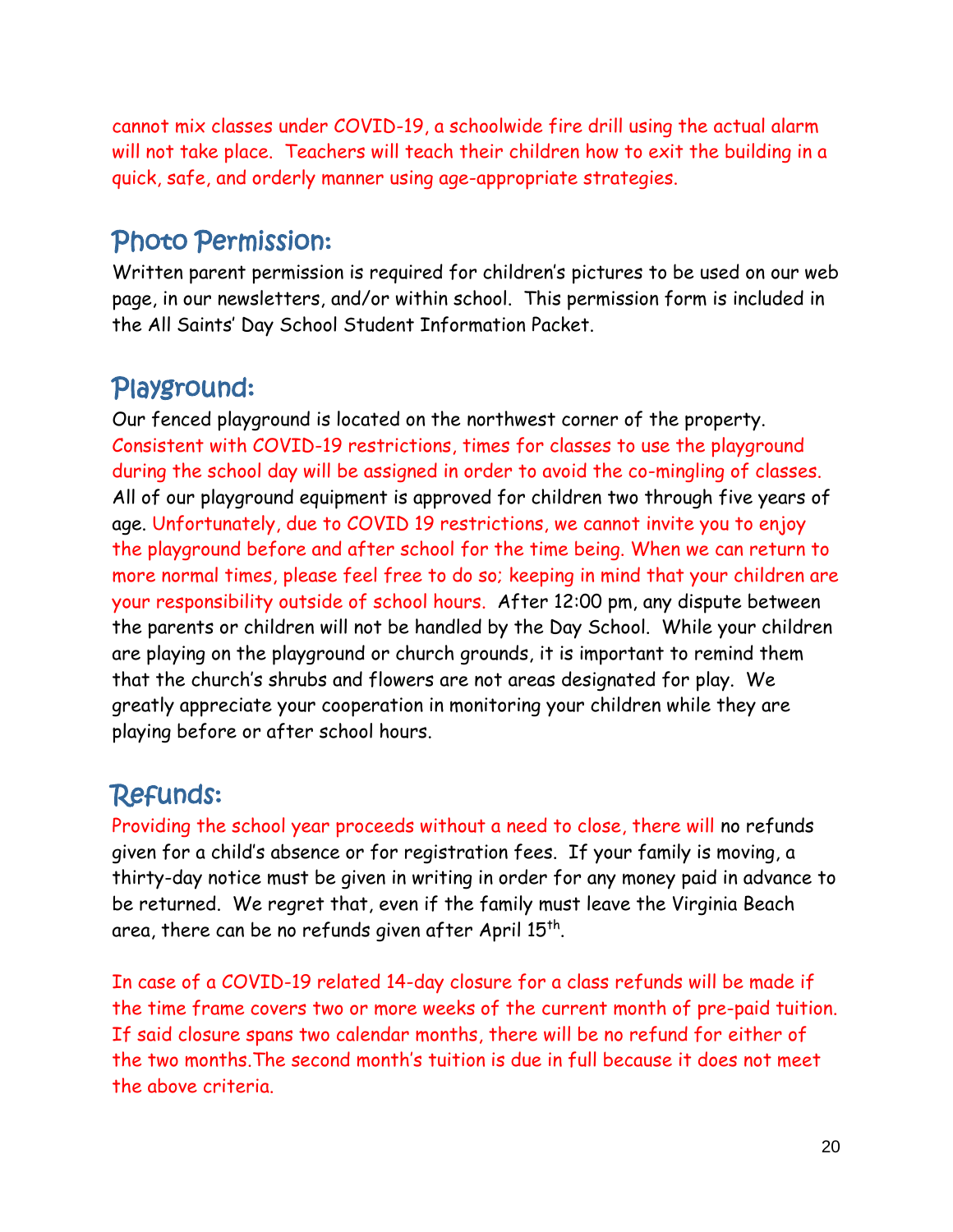If the entire school is ordered to close by a government agency or church authority (ie: US, Virginia, Virginia Beach, CDC, Health Department, Episcopal Diocese of Southern Virginia) for a COVID-19 related situation, all prepaid tuition will be refunded including up to two weeks of the current month.

#### Releasing Children from School:

Under COVID-19 restrictions, parents and their designees are not permitted in the building. (Please see page 9 concerning "Arrival at and Departure from School".) For your child's safety and protection, children are released from their classrooms to the people listed on the Release Form. Please notify the teacher IN WRITING if the people to whom your child is to be released changes. Also, please let the teacher know if you plan to pick your child up earlier than the scheduled dismissal time. The staff will not release a child to a person who is not listed on your release form. Identification will be requested of anyone not known to us. As required by law, a custodial parent has a right to be admitted to our facility. ASDS will not be able to prevent the release of a child to a custodial parent without the appropriate court documentation on file. See "Alternate Transportation" above. Our Director, Dianne, will meet parents or their designees at the door for early pick-ups. The adults must wear masks.

#### Required Documentation for Enrollment:

In order for your child to attend All Saints' Day School, the Commonwealth of VA requires the following forms to be on file at school:

- Verification that the Director has seen either the original or a copy of the child's birth certificate
- Completed Registration Form and applicable fees paid
- Student Information Sheets
- A physician-signed current School Entrance Health Form (MCH 213 G revised 10/2010) or equivalent (ie: My-Chart print-out)
- A statement of the child's previous school experiences
- *As applicable*: physician signed allergy documentation
- *As applicable*: religious exemption form for immunization signed by physician

All forms must be on file before your child may attend school.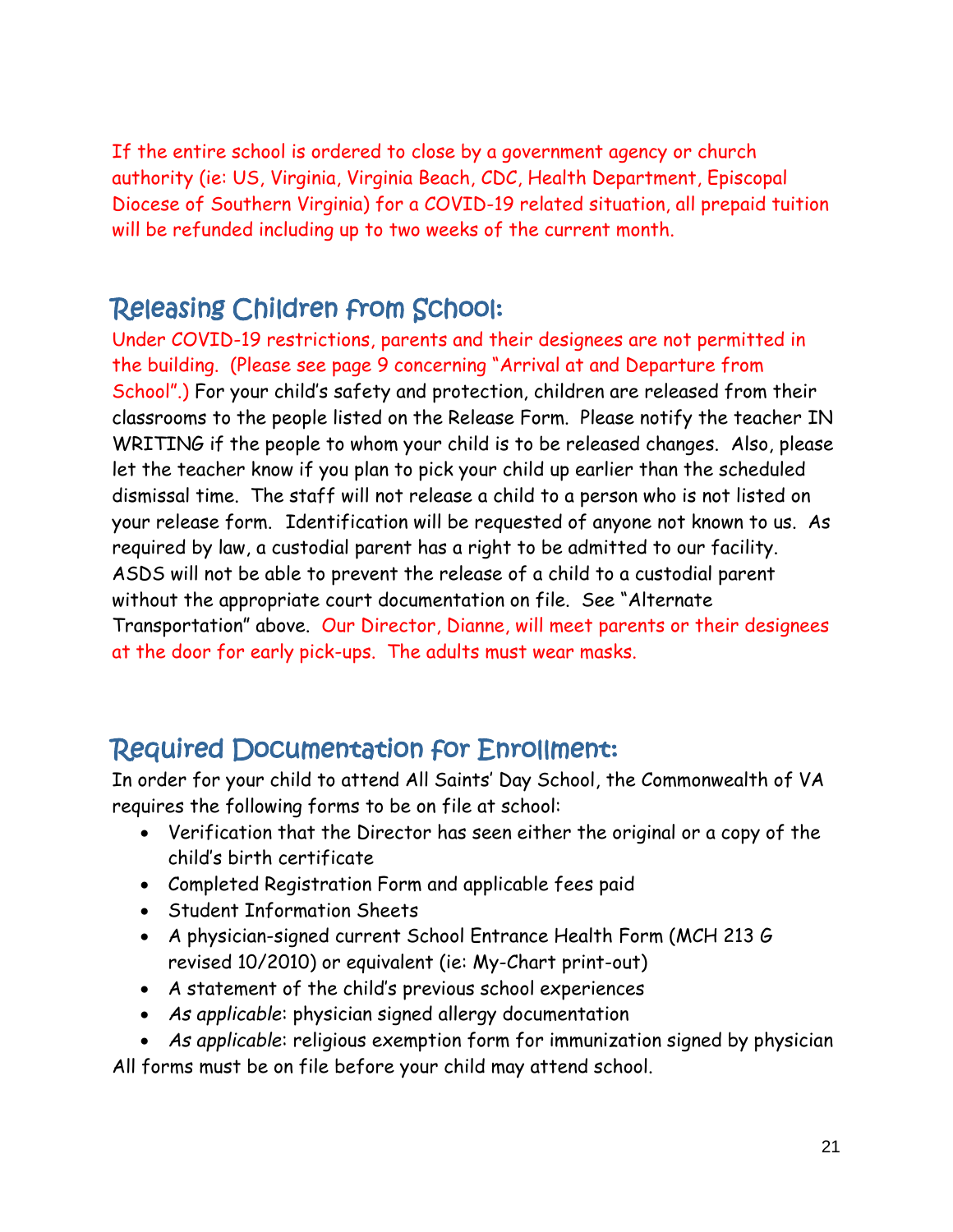## School Hours:

All Classes: 8:30 - 12:00 Monday- Friday We will host After School Explorations, but they will be held outside for the present. **These offerings will allow you to extend your child's school day by one hour. As in past years, you will contract directly with the provider for the classes) of your choice.**

## School Year:

All Saints' Day School operates nine months beginning the Tuesday after Labor Day and closing the Friday before Memorial Day.

#### Security:

For the added protection of our students, the Day School locks the doors to the exterior at 8:45 each morning and unlocks them at 11:45 a.m. Those arriving after the doors have been locked are asked to ring the doorbell. We have a system similar to the RING™ set-up so that our church secretary and Day School Director can see you from their respective offices. Due to COVID-19 restrictions, you will be met by a Day School staff member at the exterior door who will check your child's temperature prior to receiving your child and taking him/her to the classroom.

#### Security Cameras:

Several security cameras are operational within the Day School and at the EXITS. The monitor for these cameras is located in the Day School Director's office. Snack Food:

Daily snack time consists of approximately 20 minutes. Please send healthy food items that can be eaten in that time frame. Foods chosen need to be items that your child can eat without assistance. Please cut any foods such as hot dogs, grapes, vegetables, or other potentially dangerous foods into pieces no larger than  $\frac{1}{4}$  of an inch. The American Academy of Pediatrics lists the following as potentially dangerous foods for children under the age of 4:

- Hot Dogs
- Nuts and Seeds
- Chunks of Meat and Cheese
- Whole Grapes
- Hard Candy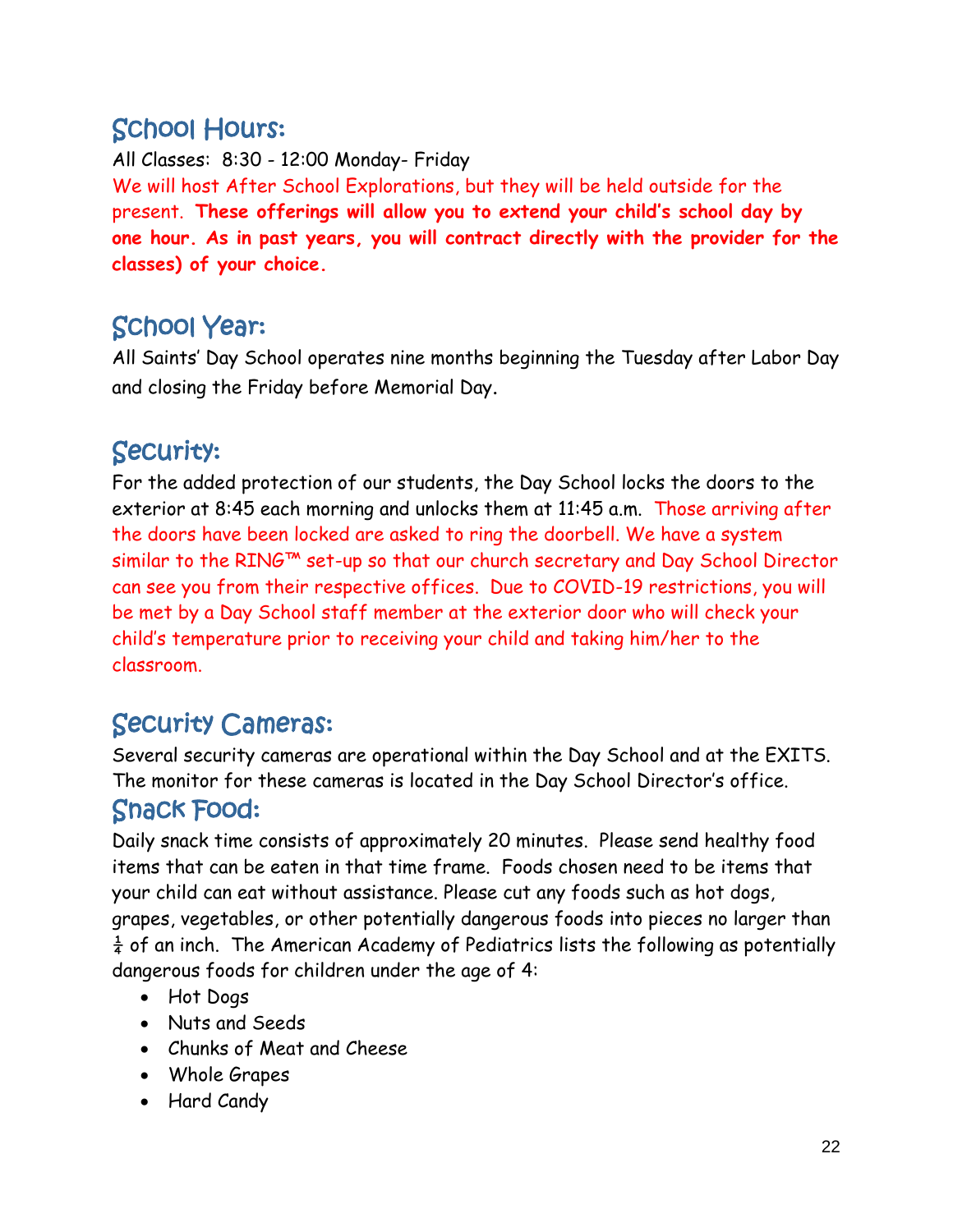- Popcorn
- Raw Carrot
- Marshmallows

## Teacher: Child Ratio:

The Commonwealth of Virginia requires an adult: child ratio no greater than 1:10 for children in a preschool setting. All classes at ASDS have a teacher and an assistant.

## Tuition:

Tuition is an annual fee broken into monthly payments. The actual number of days attended by your child will vary from month to month. Since the school's expenses are fixed and class enrollment is limited, the entire month's tuition is due regardless of illness, vacation, or holidays. Tuition may be paid in the following ways:

- The entire year's amount may be paid in September.
- The amount may be paid in 2 equal installments due in September and January.
- The amount may be paid in 9 equal monthly installments and is due no later than 1:00 pm on the seventh day of the month.

A late fee of \$25 will be charged for late tuition payments. Checks that are returned for non-sufficient funds need to be replaced with cash plus the \$25 bank fee. Tuition payments must be made in cash for the remaining months if two checks are returned for nonsufficient funds. Cash payments will be receipted.

#### Tuition Payment Options:

**Credit Card:** The school has a square and accepts credit card payments. A 3% convenience fee will be added to the amount being charged.

**On-Line Tuition Payments:** The ability to make your tuition payments on-line needs to be initiated by you. Set up the process just as you do your other on-line payments. Because we are not a "business" in the traditional sense, you will need to add in our Director's name and school address.

#### Dianne Islev-Petersen, Director

#### All Saints' Day School 1969 Woodside Lane, Virginia Beach, VA 23454

Remember to set the account up as a recurring payment for September through May. Since tuition is considered late after the  $7<sup>th</sup>$  of each month, you will want to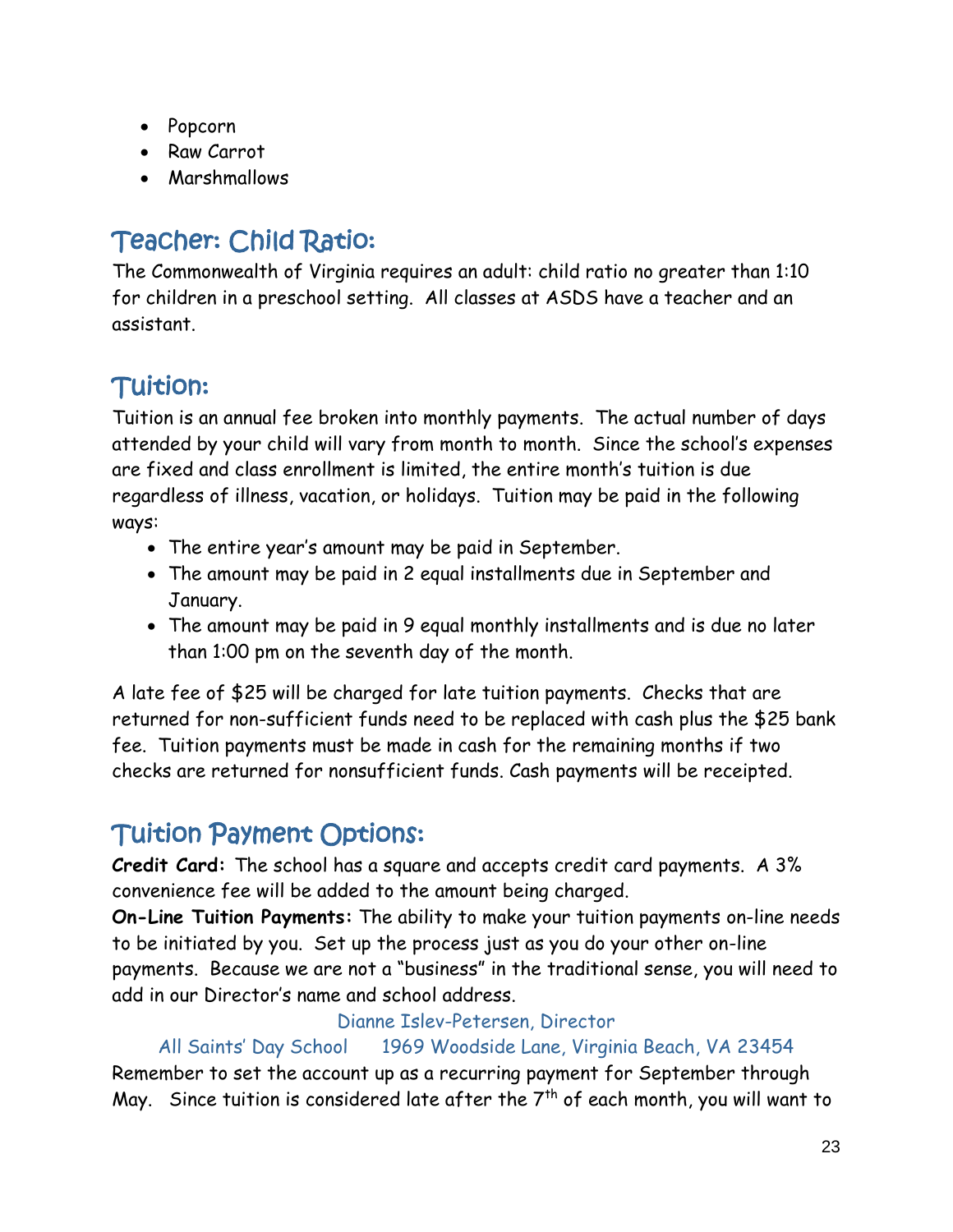check to make sure your bank's turn-around time doesn't affect your payment's arrival. Since we are not a large operation, the transfer is not a bank-to-bank electronic one, but does involve the use of the U.S. Mail by your banking institution. **VENMO**: Payments may be sent to @Dianne-Islev-Petersen.

#### **Due to COVID-19 restrictions, we strongly encourage the VENMO or On-Line Tuition Payment option.**

#### *Class Eligibility Guidelines*

| <b>Class</b>       | <b>Eligibility</b>                                                                                                                                                                                                                                                                                                                         |
|--------------------|--------------------------------------------------------------------------------------------------------------------------------------------------------------------------------------------------------------------------------------------------------------------------------------------------------------------------------------------|
| <b>Sea Turtles</b> | Your child must be 2 years of age and need not be fully potty trained. Two-year-olds may begin<br>as early as their second birthday; whenever it occurs during the school year.                                                                                                                                                            |
| <b>Starfish</b>    | Maturity on such factors as size, language, separation anxiety, and social development will be<br>considered. Your child must be fully potty trained.                                                                                                                                                                                      |
| <b>Stingrays</b>   | Children in this class may or may not be recommended to move on to Kindergarten the next fall.<br>If a transcript is requested by the receiving school, an accurate reflection of the child's<br>developmental readiness based on assessment and teacher recommendation will be provided.<br>Five days a week is optional but recommended. |
| <b>Sea Otters</b>  | This class is a Jr. Kindergarten for age-eligible students who will be good Kindergarten<br>candidates the following school year, or for children who need the extra year. Five-day program<br>attendance is required. Enrollment is based on meeting developmental assessment and teacher<br>recommendation criteria.                     |

#### 2020 - 2021 Tuition Table:

| <b>Davs/Program</b> | <b>Registration &amp; Materials Fee *</b> | <b>Monthly Tuition</b> | <b>Semi-Annual Tuition</b> | <b>Annual Tuition</b> |
|---------------------|-------------------------------------------|------------------------|----------------------------|-----------------------|
| 2 days              | \$190                                     | \$270                  | \$1,215.00                 | \$2,430.00            |
| 3 days              | \$190                                     | \$320                  | \$1,440.00                 | \$2,880.00            |
| 5 days              | \$190                                     | \$410                  | \$1,845.00                 | \$3,690.00            |

## Web Site:

We have our own website at: [www.allsaintsdayschoolvb.com.](http://www.allsaintsdayschoolvb.com/) We can also be accessed through the church's website at [www.allsaintschurchvabeach.org](http://www.allsaintschurchvabeach.org/) where we have a web page. The school's site also has mobile optimization.

#### **Please see the next page for our Handbook Sign-Off.**